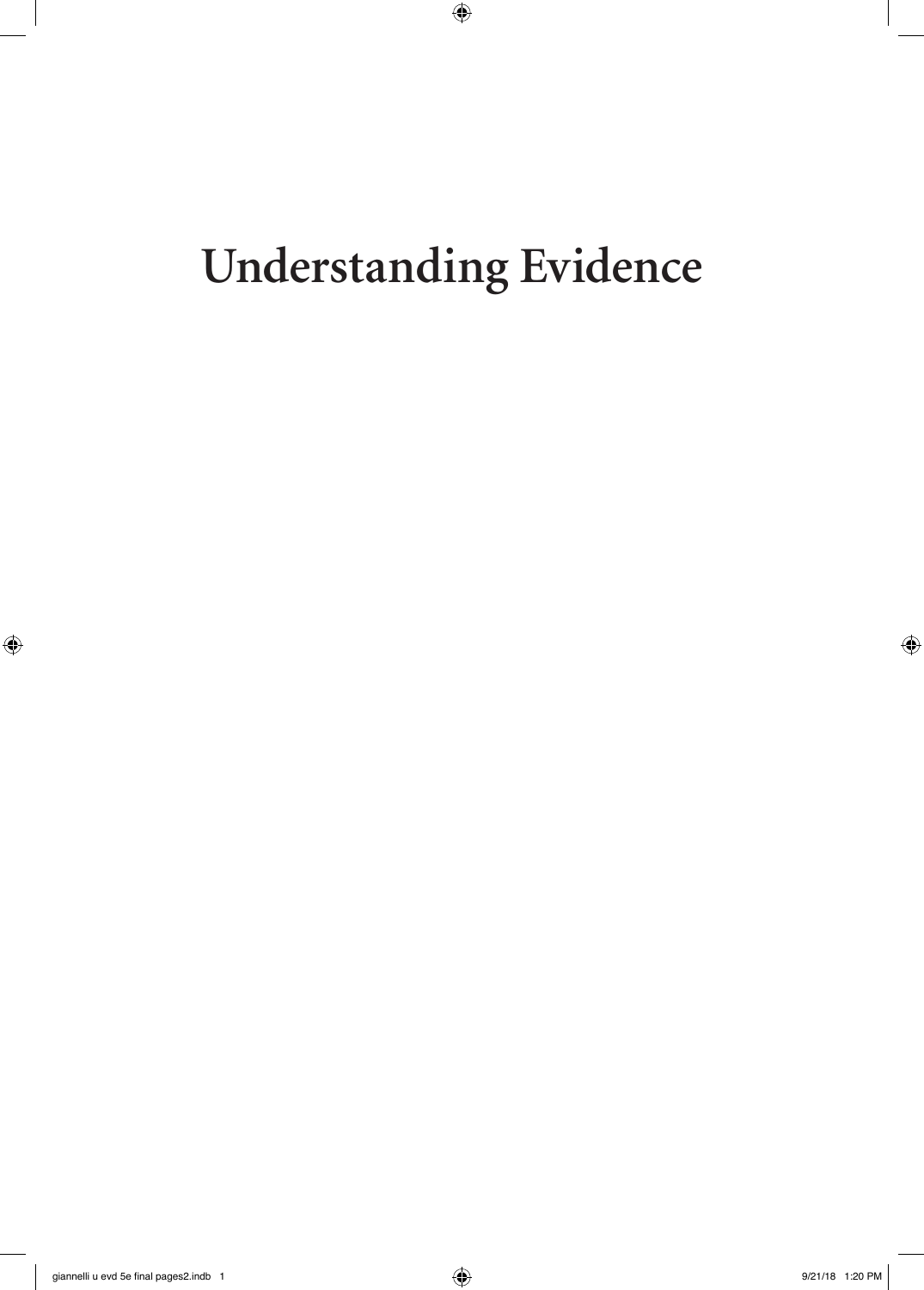#### **Carolina Academic Press Understanding Series**

**Understanding Administrative Law, 6e** William Fox, Jr.

**Understanding Alternative Dispute Resolution** Kristen Blankley and Maureen A. Weston

> **Understanding Animal Law** Adam Karp

**Understanding Antitrust and Its Economic Implications, 6e** E. Thomas Sullivan and Jeffrey Harrison

> **Understanding Bankruptcy, 3e** Jeffrey Ferriell and Edward Janger

**Understanding California Community Property Law**  Jo Carrillo

**Understanding Capital Punishment Law, 4e**  Linda Carter, Ellen Kreitzberg, and Scott Howe

**Understanding Civil Procedure, 6e**  Gene Shreve, Peter Raven-Hansen, and Charles Geyh

**Understanding Civil Procedure: The California Edition**  Walter W. Heiser, Gene Shreve, Peter Raven-Hansen, Glen Earl Weston, and Charles Geyh

**Understanding Civil Rights Litigation, 2e**  Howard M. Wasserman

**Understanding Conflict of Laws, 4e** William Richman, William Reynolds, and Chris Whytock

**Understanding Constitutional Law, 4e** John Attanasio and Joel Goldstein

> **Understanding Contracts, 4e**  Jeffrey Ferriell

**Understanding Copyright Law, 6e**  Marshall Leaffer

**Understanding Corporate Law, 5e**  Arthur Pinto and Douglas M. Branson

**Understanding Corporate Taxation, 3e**  Leandra Lederman and Michelle Kwon

**Understanding Criminal Law, 8e**  Joshua Dressler

**Understanding Criminal Procedure: Vol. 1: Investigation, 7e**  Joshua Dressler, Alan C. Michaels, and Ric Simmons

**Understanding Criminal Procedure: Vol. 2: Adjudication, 4e**  Joshua Dressler and Alan C. Michaels

**Understanding Disability Law, 2e** Mark C. Weber

**Understanding Election Law and Voting Rights** Michael R. Dimino, Bradley A. Smith, and Michael E. Solimine

**Understanding Employee Benefits Law**  Kathryn Moore

> **Understanding Employment Discrimination Law, 2e**  Thomas Haggard

**Understanding Employment Law, 2e**  Jeffrey M. Hirsch, Paul M. Secunda, and Richard Bales

**Understanding Environmental Law, 3e**  Philip Weinberg and Kevin Reilly

**Understanding Estate and Gift Taxation, 2e**  Brant Hellwig and Robert T. Danforth

> **Understanding Evidence, 5e**  Paul Giannelli

**Understanding Family Law, 4e**  John Gregory, Peter N. Swisher, and Robin Wilson

**Understanding Federal and California Evidence**  Paul Giannelli

**Understanding Federal Courts and Jurisdiction, 2e**  Linda Mullenix, Martin H. Redish, and Georgene Vairo

**Understanding Federal Income Taxation, 5e**  J. Martin Burke and Michael Friel

**Understanding The First Amendment, 6e**  Russell L. Weaver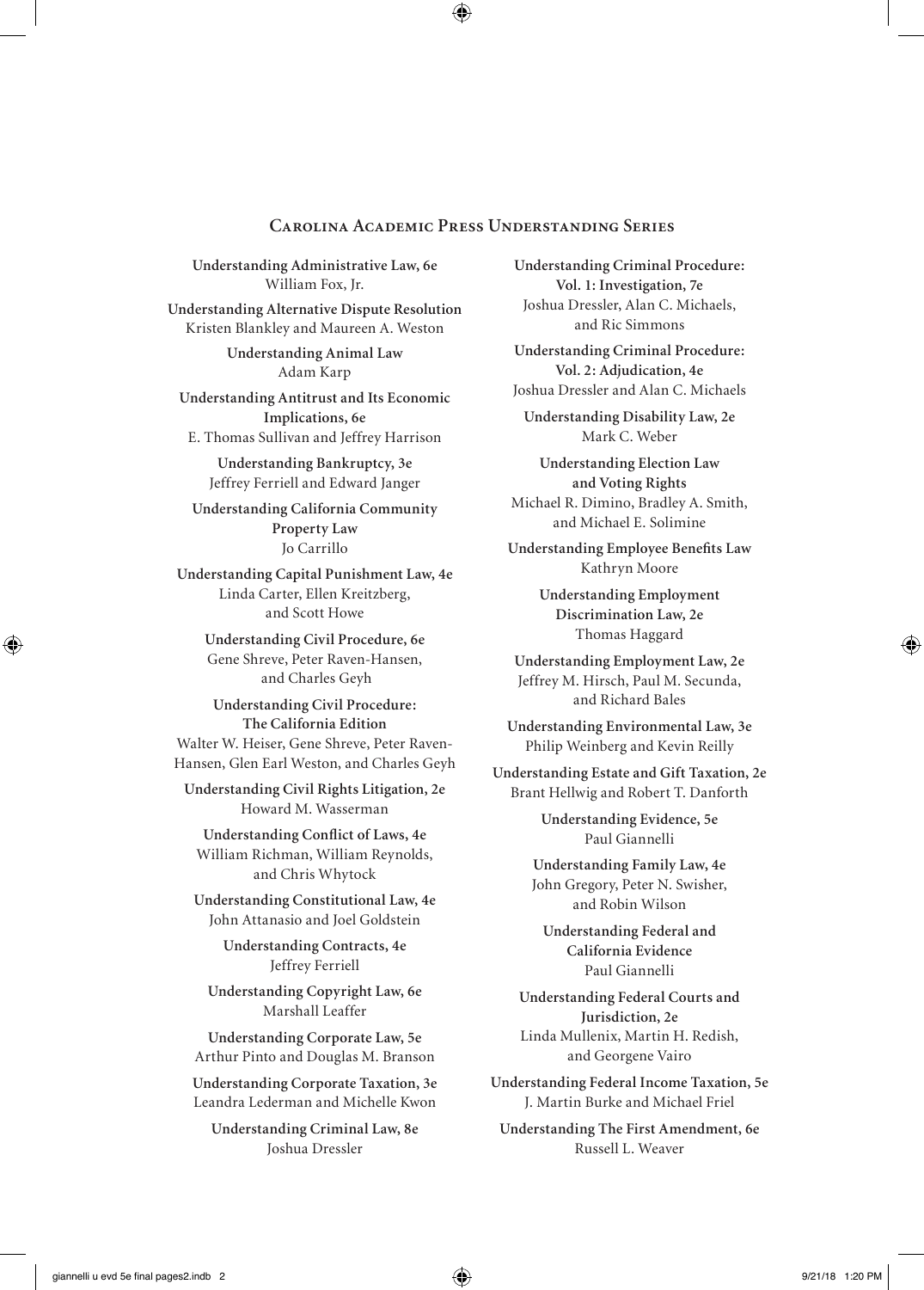**Understanding Immigration Law, 2e**  Kevin R. Johnson, Raquel Aldana, Ong Hing, Leticia Saucedo, and Enid Trucios-Haynes

**Understanding Insurance Law, 6e**  Robert H. Jerry, II and Douglas Richmond

**Understanding Intellectual Property Law, 3e**  Donald Chisum, Tyler T. Ochoa, Shubha Ghosh, and Mary LaFrance

**Understanding International Business and Financial Transactions, 4e**  Jerold Friedland

**Understanding International Criminal Law, 3e**  Ellen S. Podgor and Roger S. Clark

**Understanding International Law, 2e**  Stephen McCaffrey

> **Understanding Jewish Law**  Steven Resnicoff

**Understanding Juvenile Law, 5e**  Martin Gardner

**Understanding Labor Law, 4e**  Douglas E. Ray, Calvin William Sharpe, and Robert N. Strassfeld

**Understanding the Law of Terrorism, 2e**  Erik Luna and Wayne McCormack

**Understanding the Law of Zoning and Land Use Controls, 3e**  Barlow Burke

**Understanding Lawyers' Ethics, 5e**  Monroe H. Freedman and Abbe Smith

**Understanding Local Government, 2e**  Sandra Stevenson

**Understanding Modern Real Estate Transactions, 4e**  Alex M. Johnson, Jr.

**Understanding Negotiable Instruments and Payment Systems**  William H. Lawrence

**Understanding Nonprofit and Tax Exempt Organizations, 2e**  Nicholas Cafardi and Jaclyn Cherry

> **Understanding Partnership and LLC Taxation, 4e**  Jerold Friedland

**Understanding Patent Law, 3e**  Amy Landers

**Understanding Products Liability Law, 2e**  Bruce L. Ottley, Rogelio Lasso, and Terrence F. Kiely

> **Understanding Property Law, 4e**  John Sprankling

**Understanding Remedies, 3e**  James Fischer

**Understanding Sales and Leases of Goods, 3e**  William H. Henning, William H. Lawrence, and Henry Deeb Gabriel

**Understanding Secured Transactions, 5e**  William H. Lawrence, William H. Henning, and R. Wilson Freyermuth

> **Understanding Securities Law, 7e**  Marc I. Steinberg

**Understanding Taxation of Business Entities**  Walter Schwidetzky and Fred B. Brown

**Understanding Torts, 6e**  John Diamond, Lawrence C. Levine, and Anita Bernstein

**Understanding Trademark Law, 3e**  Mary LaFrance

**Understanding Trusts and Estates, 6e**  Roger W. Andersen and Susan Gary

**Understanding White Collar Crime, 4e**  J. Kelly Strader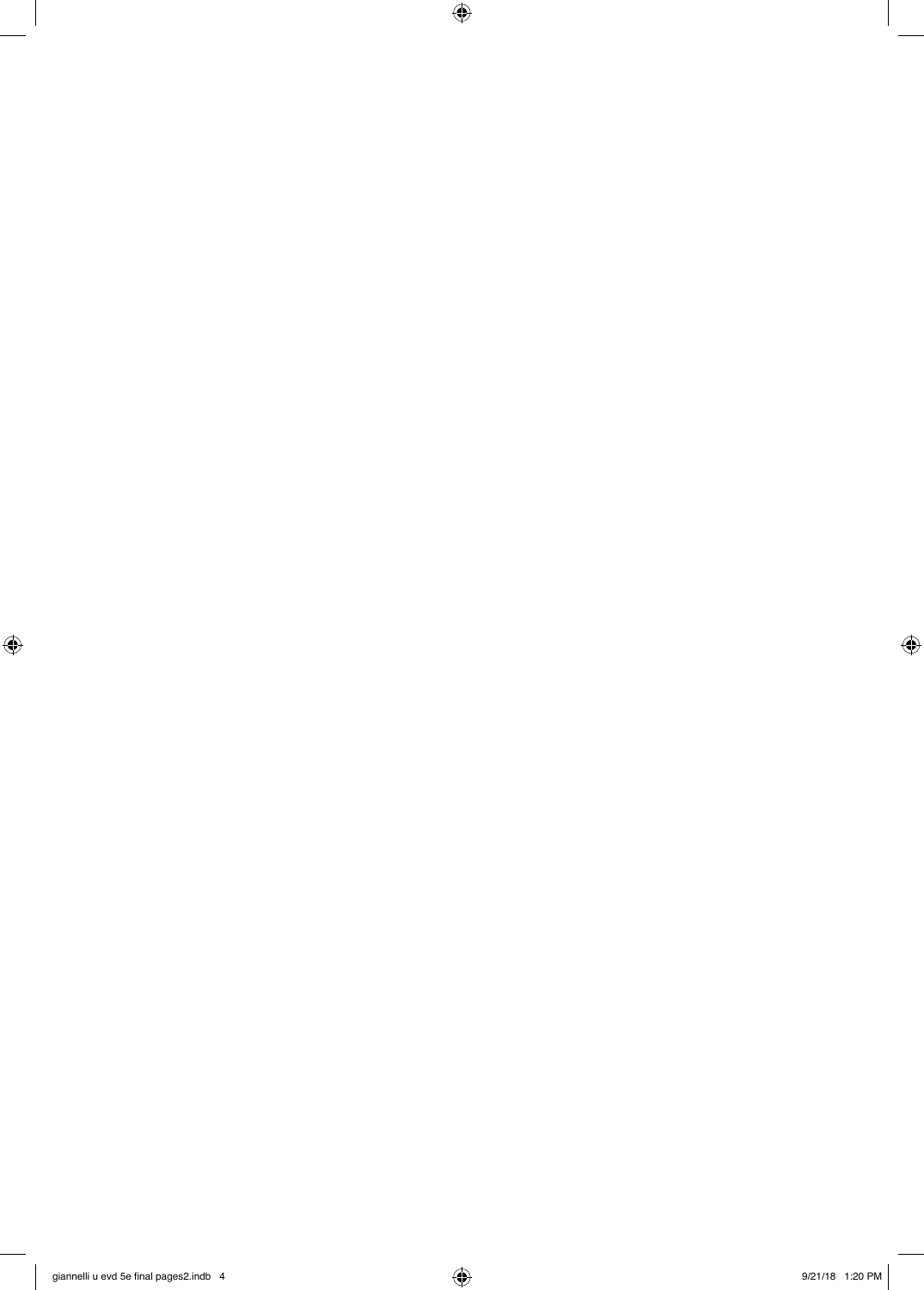## **Understanding Evidence**

**FIFTH EDITION** 

### **Paul C. Giannelli**

Distinguished University Professor Emeritus and WEATHERHEAD PROFESSOR OF LAW EMERITUS, Case Western Reserve University



Carolina Academic Press

Durham, North Carolina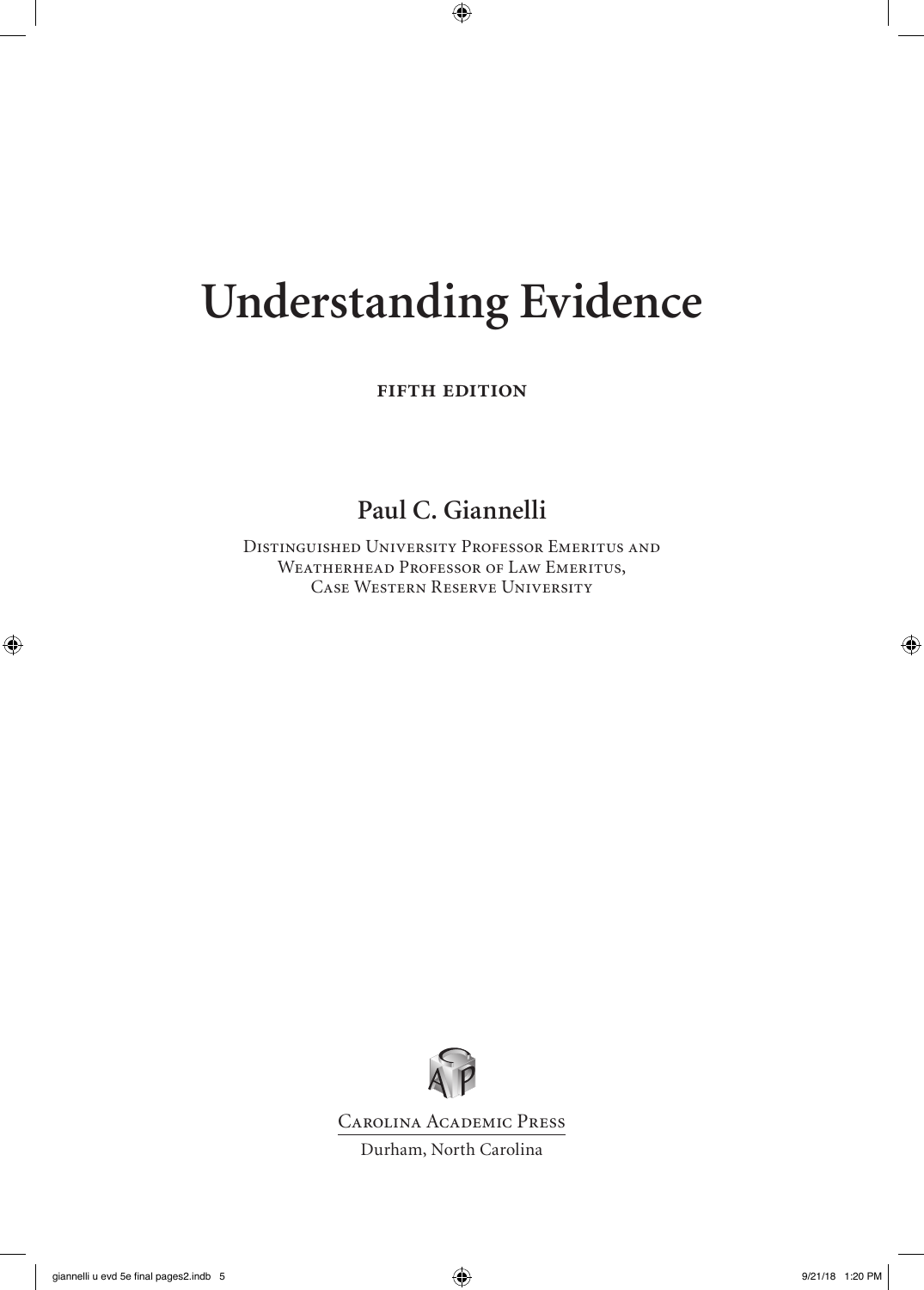Copyright © 2018 Paul C. Giannelli All Rights Reserved

#### Library of Congress Cataloging-in-Publication Data

Names: Giannelli, Paul C., author. Title: Understanding evidence / by Paul C. Giannelli. Description: Fifth edition. | Durham, North Carolina : Carolina Academic Press, LLC, [2018] | Series: Understanding series | Includes bibliographical references and index. Identifiers: LCCN 2018030456 | ISBN 9781531009892 (alk. paper) Subjects: LCSH: Evidence (Law)--United States. | United States. Federal Rules of Evidence. Classification: LCC KF8935 .G52 2018 | DDC 347.73/6--dc23 LC record available at https://lccn.loc.gov/2018030456

eISBN 978-1-53100-990-8

Carolina Academic Press, LLC 700 Kent Street Durham, North Carolina 27701 Telephone (919) 489-7486 Fax (919) 493-5668 www.cap-press.com

Printed in the United States of America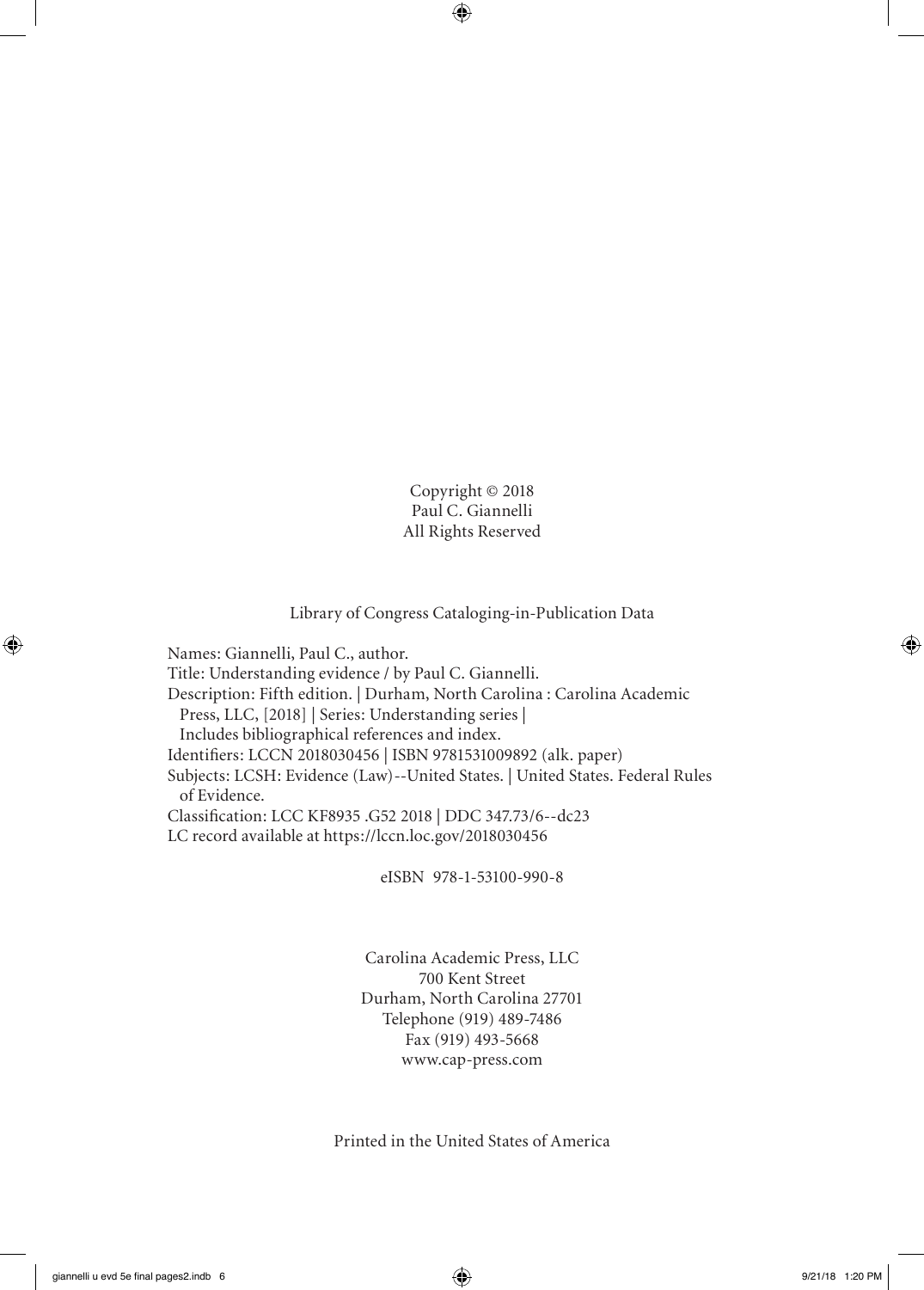## **Summary of Contents**

| Chapter 1  | Overview of Evidence Law                        | $\mathfrak{Z}$ |
|------------|-------------------------------------------------|----------------|
| Chapter 2  | Roles of Judge and Jury: FRE 614                | 21             |
| Chapter 3  | Stages of Trial                                 | 27             |
| Chapter 4  | <b>Burdens of Proof</b>                         | 45             |
| Chapter 5  | Presumptions and Inferences: FRE 301            | 55             |
| Chapter 6  | Objections and Offers of Proof: FRE 103         | 69             |
| Chapter 7  | Preliminary Questions of Admissibility: FRE 104 | 89             |
| Chapter 8  | Limited Admissibility: FRE 105                  | 99             |
| Chapter 9  | Relevancy and Its Limits: FRE 401-403           | 109            |
| Chapter 10 | Character Evidence: FRE 404, 405, 412-15        | 141            |
| Chapter 11 | Other-Acts Evidence: FRE 404(b)                 | 167            |
| Chapter 12 | Habit Evidence: FRE 406                         | 185            |
| Chapter 13 | Subsequent Remedial Measures: FRE 407           | 191            |
| Chapter 14 | Compromises and Offers: FRE 408                 | 201            |
| Chapter 15 | Medical Payments: FRE 409                       | 209            |
| Chapter 16 | Criminal Pleas and Offers: FRE 410              | 211            |
| Chapter 17 | Liability Insurance: FRE 411                    | 219            |
| Chapter 18 | Witness Competency: FRE 601, 603, 605, 606      | 223            |
| Chapter 19 | Sequestration of Witnesses: FRE 615             | 239            |
| Chapter 20 | Examination of Witnesses: FRE 611               | 247            |
| Chapter 21 | Refreshing Recollection: FRE 612                | 257            |
| Chapter 22 | Witness Credibility: FRE 607-609, 613           | 263            |
| Chapter 23 | Lay Witnesses: FRE 602 and 701                  | 303            |
| Chapter 24 | Expert Testimony: FRE 702, 704, 706             | 315            |
| Chapter 25 | Bases of Expert Testimony: FRE 703 and 705      | 341            |
| Chapter 26 | Real and Demonstrative Evidence                 | 351            |
| Chapter 27 | Photographs, Tapes, and Voice Identifications   | 361            |
| Chapter 28 | Authentication of Writings: FRE 901-903         | 375            |
| Chapter 29 | Rule of Completeness: FRE 106                   | 391            |
| Chapter 30 | "Best Evidence" Rule: FRE 1001-1008             | 397            |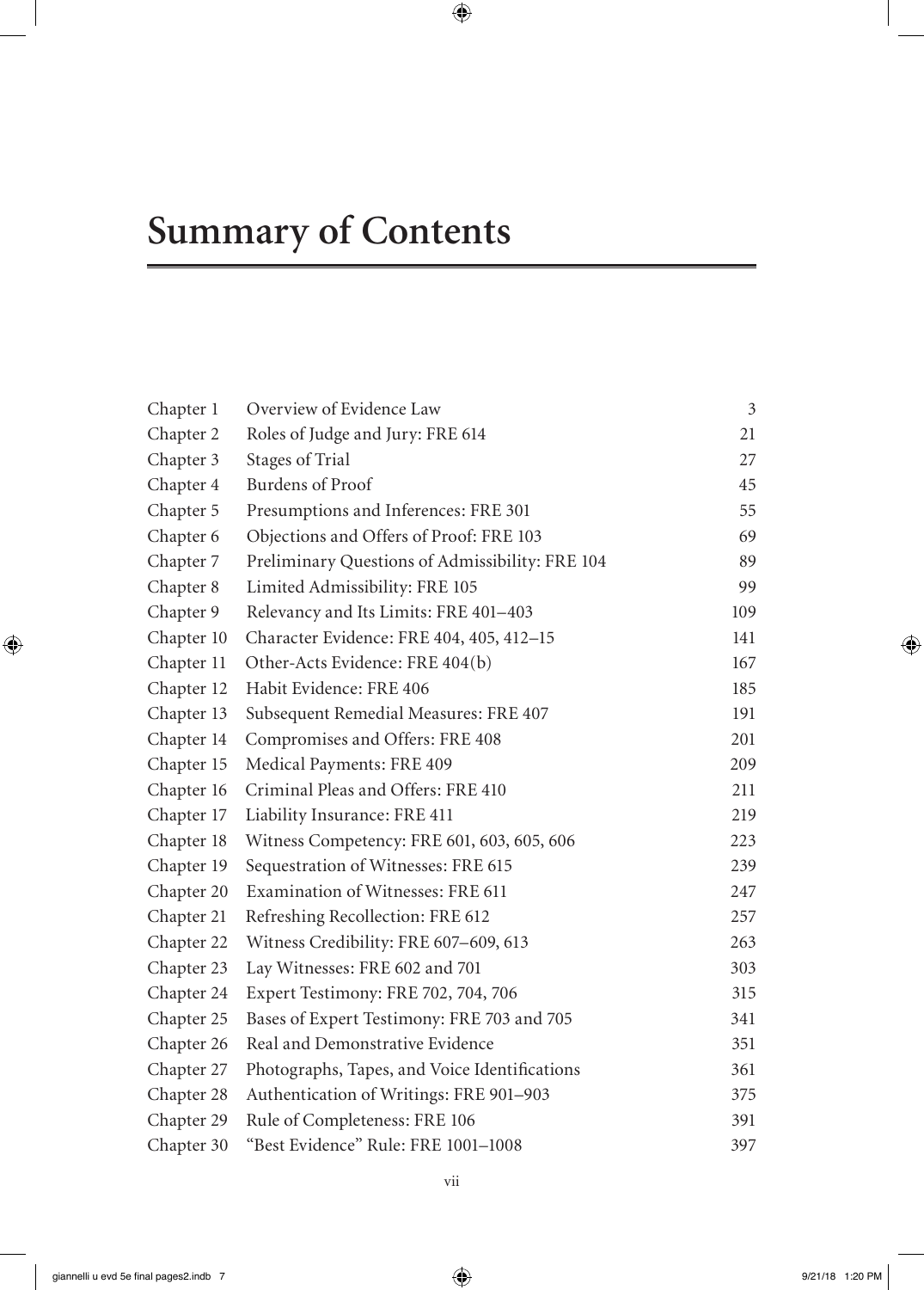| Chapter 31 | Hearsay Rule: FRE 801(a) – (c), 802, 805, 806              | 413 |
|------------|------------------------------------------------------------|-----|
| Chapter 32 | Hearsay Exemptions: FRE 801(d)                             | 437 |
| Chapter 33 | Hearsay Exceptions: FRE 803                                | 461 |
| Chapter 34 | Hearsay Exceptions - Unavailable Declarant: FRE 804        | 503 |
| Chapter 35 | Residual Exception: FRE 807                                | 525 |
| Chapter 36 | <b>Right of Confrontation</b>                              | 531 |
| Chapter 37 | Privileges: FRE 501                                        | 557 |
| Chapter 38 | Attorney-Client Privilege                                  | 567 |
| Chapter 39 | Spousal and Family Privileges                              | 593 |
| Chapter 40 | Doctor and Psychotherapist Privileges                      | 605 |
| Chapter 41 | Other Private Privileges                                   | 617 |
| Chapter 42 | Governmental Privileges                                    | 625 |
| Chapter 43 | Privilege Against Self-Incrimination                       | 635 |
| Chapter 44 | Judicial Notice: FRE 201                                   | 647 |
| Chapter 45 | Stipulations                                               | 661 |
|            | Appendix A: Federal Rules of Evidence                      | 669 |
|            | Appendix B: Child Victims' and Child Witnesses' Rights     | 669 |
|            | Appendix C: Rights of Victims to Attend and Obvserve Trial | 707 |
|            | Appendix D: Crime Victims' Rights                          | 709 |
| Index      |                                                            | 713 |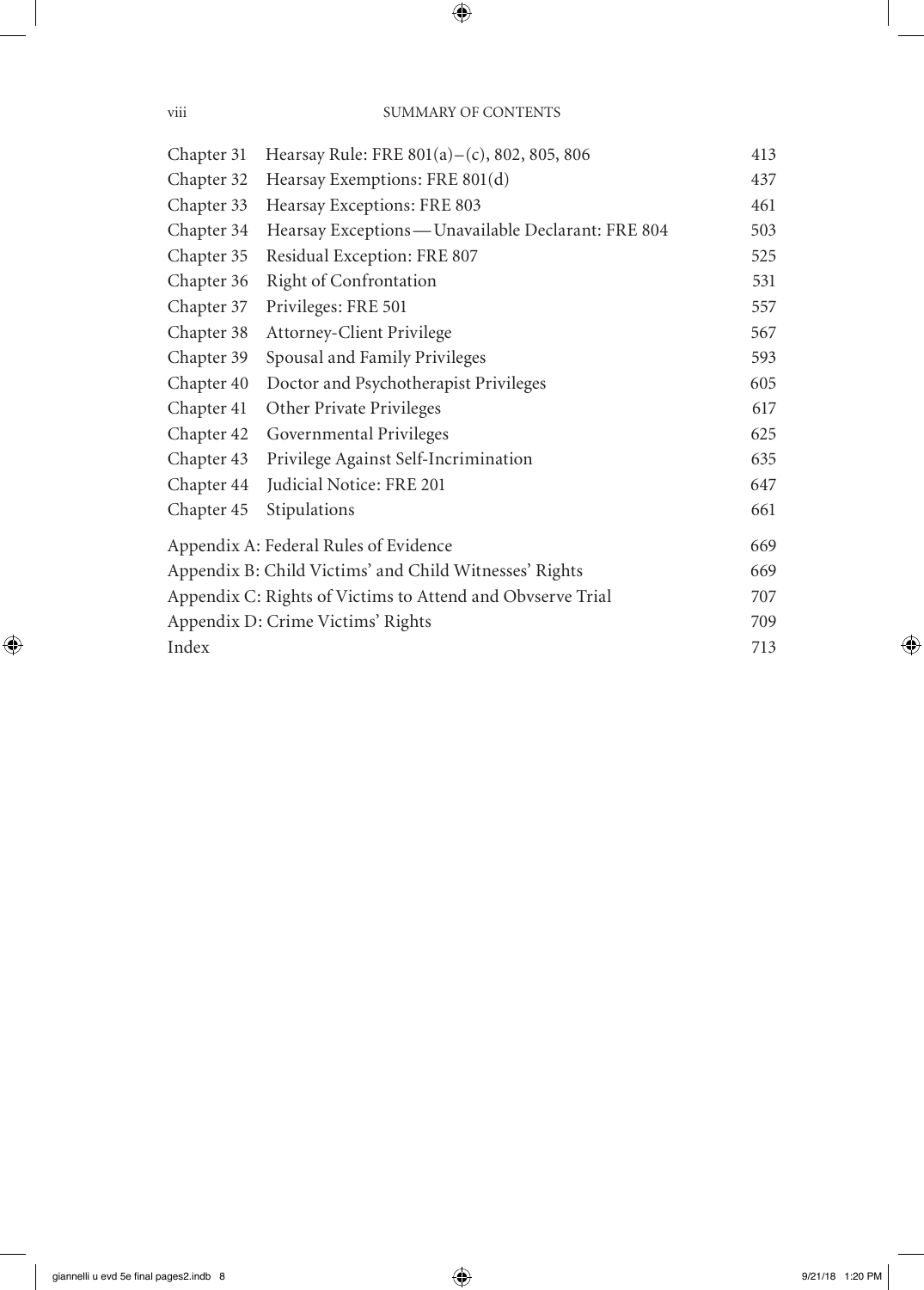### **Contents**

| Preface                                                            | <b>XX1X</b>              |
|--------------------------------------------------------------------|--------------------------|
| Chapter 1 · Overview of Evidence Law                               | 3                        |
| §1.01 Introduction                                                 | $\mathfrak{Z}$           |
| §1.02 Proof at Trial                                               | $\mathfrak{Z}$           |
| [A] Procedural Aspects                                             | $\overline{4}$           |
| [B] Communicating Information to the Jury                          | $\overline{4}$           |
| §1.03 Law of Evidence                                              | 6                        |
| [A] Rules Governing the Content of Evidence                        | 6                        |
| [1] Relevance Rules                                                | 6                        |
| [2] Competence Rules                                               | $\overline{\phantom{a}}$ |
| [a] Rules Based on Reliability Concerns                            | $\overline{\phantom{a}}$ |
| [b] Rules Based on External Policies                               | $\overline{7}$           |
| [B] Rules Governing Witnesses                                      | $\overline{7}$           |
| [1] Competency of Witnesses                                        | $\overline{7}$           |
| [2] Examination of Witnesses                                       | $\,8\,$                  |
| [3] Types of Witnesses                                             | $\,8\,$                  |
| [a] Lay Witnesses                                                  | $\,$ $\,$                |
| [b] Expert Witnesses                                               | $\,8\,$                  |
| [4] Credibility                                                    | 9                        |
| [C] Substitutes for Evidence                                       | 9                        |
| §1.04 Federal Rules of Evidence                                    | 10                       |
| [A] Drafting the Rules                                             | 10                       |
| [B] Congressional Intervention                                     | 10                       |
| [C] Amendment of the Rules                                         | 11                       |
| [D] Structure of Federal Rules                                     | 11                       |
| §1.05 State Adoption of the Federal Rules                          | 12                       |
| §1.06 Interpreting the Federal Rules: The "Plain Meaning" Doctrine | 13                       |
| §1.07 Themes in the Federal Rules                                  | 14                       |
| §1.08 Criminal and Civil Trials                                    | 16                       |
| §1.09 Bench Trials                                                 | 17                       |
| §1.10 Key Points                                                   | 17                       |
| Chapter 2 · Roles of Judge and Jury: FRE 614                       | 21                       |
| §2.01 Introduction                                                 | 21                       |
| §2.02 Role of the Judge                                            | 21                       |
| §2.03 Court-Called Witnesses                                       | 22                       |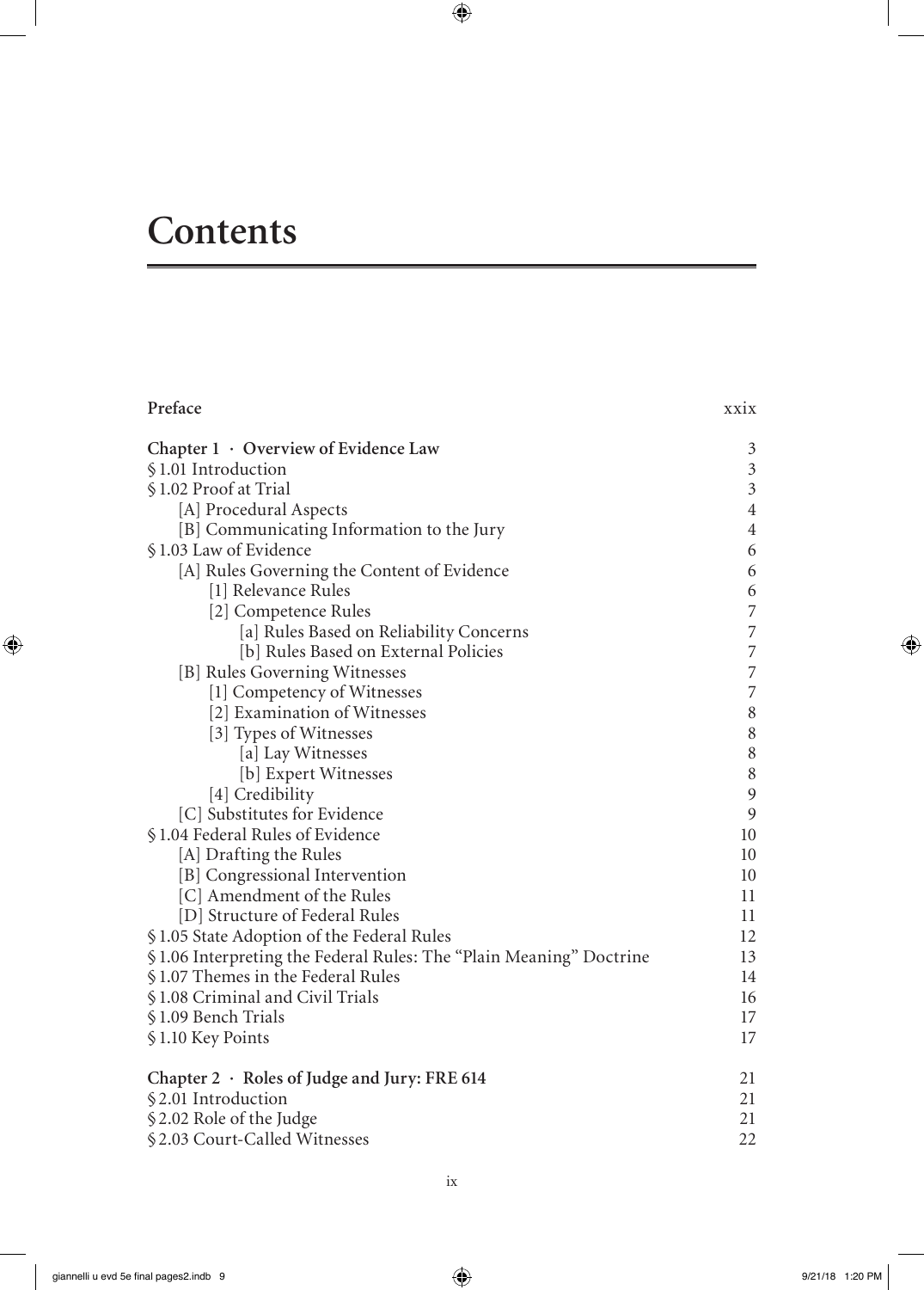| § 2.04 Court Questioning of Witnesses                   | 23 |
|---------------------------------------------------------|----|
| § 2.05 Judicial Commenting on Evidence                  | 24 |
| § 2.06 Jury Questioning of Witnesses                    | 25 |
| §2.07 Key Points                                        | 26 |
|                                                         |    |
| Chapter 3 · Stages of Trial                             | 27 |
| §3.01 Introduction                                      | 27 |
| § 3.02 Pretrial Stages: Civil Cases                     | 27 |
| [A] Pleadings                                           | 27 |
| [B] Pretrial Conference                                 | 28 |
| [C] Discovery                                           | 28 |
| [1] Depositions                                         | 29 |
| [2] Experts                                             | 30 |
| [3] Requests for Admissions                             | 31 |
| [D] Summary Judgment                                    | 31 |
| § 3.03 Pretrial Stages: Criminal Cases                  | 32 |
| [A] Charging Instruments                                | 32 |
| [B] Preliminary Hearing                                 | 32 |
| [C] Grand Jury                                          | 33 |
| [D] Discovery                                           | 35 |
| §3.04 Jury Selection and Voir Dire                      | 36 |
| §3.05 Order of Trial Proceedings                        | 37 |
| [A] Opening Statement                                   | 38 |
| [B] Case-in-chief                                       | 38 |
| [C] Rebuttal and Surrebuttal                            | 39 |
| [D] Closing Argument                                    | 40 |
| [E] Jury Instructions                                   | 42 |
| §3.06 Jury Deliberation, Verdicts and Posttrial Motions | 43 |
| [A] Exhibits in the Jury Room                           | 43 |
| [B] Post-verdict Hearings and Motions                   | 43 |
| §3.07 Key Points                                        | 44 |
| Chapter $4 \cdot$ Burdens of Proof                      | 45 |
| §4.01 Introduction                                      | 45 |
| §4.02 Allocation of Burdens                             | 46 |
| §4.03 Burden of Persuasion                              | 46 |
| [A] "Preponderance of Evidence" Standard                | 47 |
| [B] "Clear and Convincing Evidence" Standard            | 47 |
| [C] "Beyond a Reasonable Doubt" Standard                | 48 |
| [D] Affirmative Defenses                                | 50 |
| §4.04 Burden of Production                              | 51 |
| [A] Directed Verdicts in Civil Cases                    | 51 |
| [B] Directed Verdicts in Criminal Cases                 | 52 |
| [C] Affirmative Defenses                                | 53 |
| §4.05 Key Points                                        | 54 |
|                                                         |    |
| Chapter 5 · Presumptions and Inferences: FRE 301        | 55 |
| §5.01 Introduction                                      | 55 |
| § 5.02 Definitions of Presumptions and Inferences       | 55 |
| § 5.03 Rationale for Presumptions                       | 57 |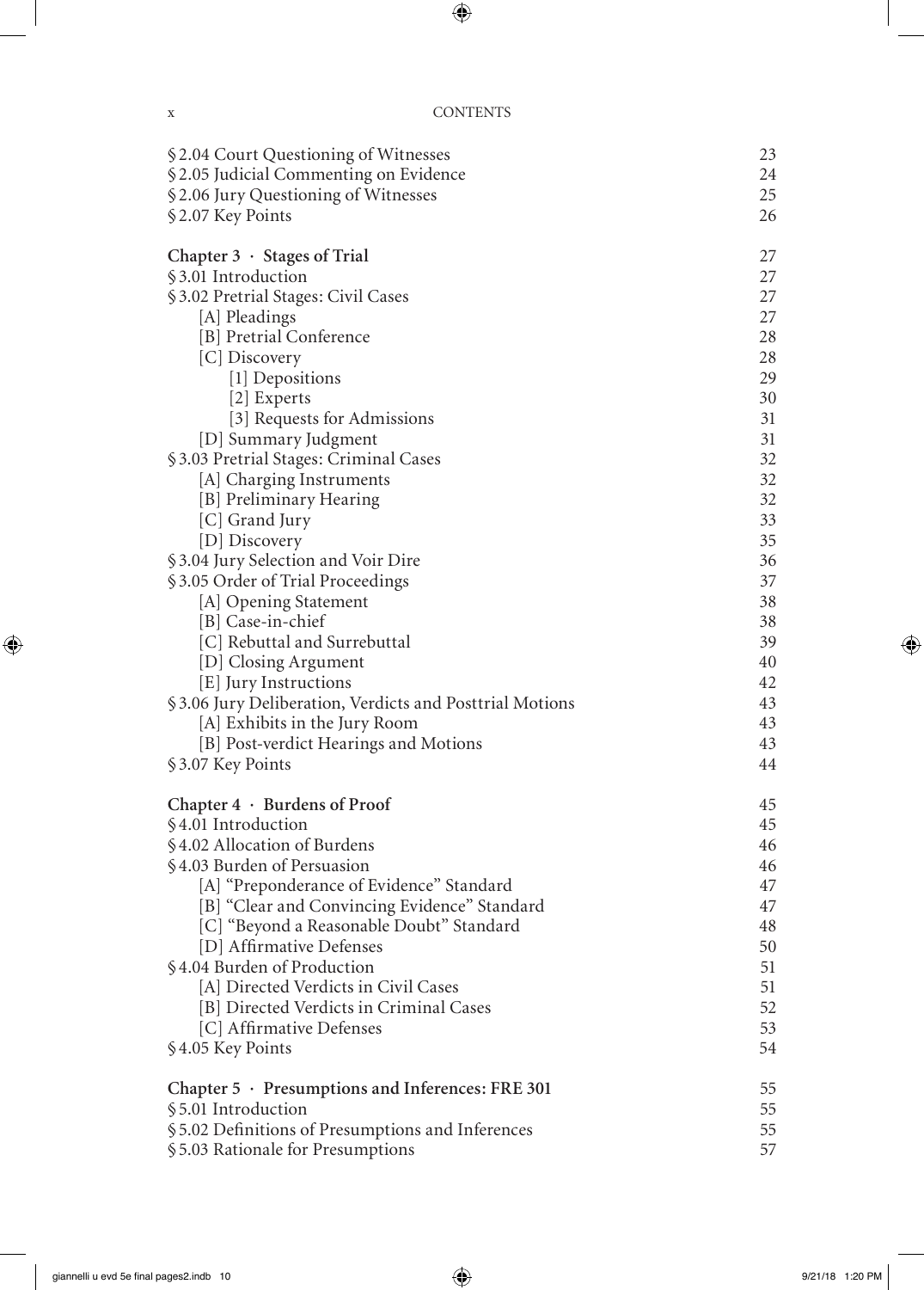| §5.04 Effect of Presumptions                                | 57 |
|-------------------------------------------------------------|----|
| [A] Thayer Theory of Presumptions                           | 58 |
| [B] Morgan Theory of Presumptions                           | 59 |
| [C] Other Approaches                                        | 60 |
| §5.05 Federal Rule 301                                      | 60 |
| § 5.06 Conflicting Presumptions                             | 61 |
| §5.07 Choice of Law                                         | 61 |
| §5.08 Selected Presumptions                                 | 62 |
| § 5.09 Criminal Presumptions                                | 63 |
| [A] Criminal Presumptions Defined                           | 63 |
| [B] Constitutionality of Criminal Presumptions              | 64 |
| §5.10 Key Points                                            | 67 |
| Chapter $6 \cdot$ Objections and Offers of Proof: FRE 103   | 69 |
| §6.01 Introduction                                          | 69 |
| § 6.02 Objections: Rule 103(a)(1)                           | 69 |
| [A] Specificity: Grounds                                    | 70 |
| [B] Specificity: Parts of Documents                         | 71 |
| [C] "Continuing" or "Running" Objections                    | 72 |
| [D] Timeliness of Objections                                | 72 |
| [1] Motions to Strike                                       | 73 |
| [2] "Connecting up"                                         | 73 |
| [3] Motions to Suppress                                     | 74 |
| [4] Depositions                                             | 74 |
| § 6.03 Offers of Proof: Rule 103(a)(2)                      | 74 |
| [A] Form of Offer of Proof                                  | 75 |
| [B] Exceptions to Offer-of-proof Requirement                | 76 |
| §6.04 Motions in Limine                                     | 76 |
| [A] "Definitive" Rulings                                    | 77 |
| [B] Motions to Suppress Compared                            | 78 |
| § 6.05 Required Testimony: Luce v. United States            | 78 |
| § 6.06 "Drawing the Sting": Ohler v. United States          | 79 |
| §6.07 Invited Error Rule                                    | 80 |
| § 6.08 Fighting "Fire with Fire"                            | 81 |
| §6.09 Record of Offer and Ruling: FRE 103(c)                | 81 |
| § 6.10 Hearings Out of the Jury's Presence: FRE 103(d)      | 82 |
| §6.11 Plain Error Rule: FRE 103(e)                          | 82 |
| §6.12 Harmless Error                                        | 83 |
| § 6.13 Appellate Review of Admissibility Decisions          | 85 |
| § 6.14 Common Law "Exceptions" to Evidence                  | 85 |
| § 6.15 Key Points                                           | 86 |
| Chapter 7 · Preliminary Questions of Admissibility: FRE 104 | 89 |
| §7.01 Introduction                                          | 89 |
| §7.02 Preliminary Questions—General Rule: FRE 104(a)        | 89 |
| [A] Application of Evidence Rules                           | 90 |
| [B] Burden of Proof on Preliminary Issues                   | 90 |
| §7.03 Conditional Relevancy: FRE 104(b)                     | 91 |
| §7.04 Hearing of Jury: FRE 104(c)                           | 94 |
| §7.05 Testimony by Accused: FRE 104(d)                      | 94 |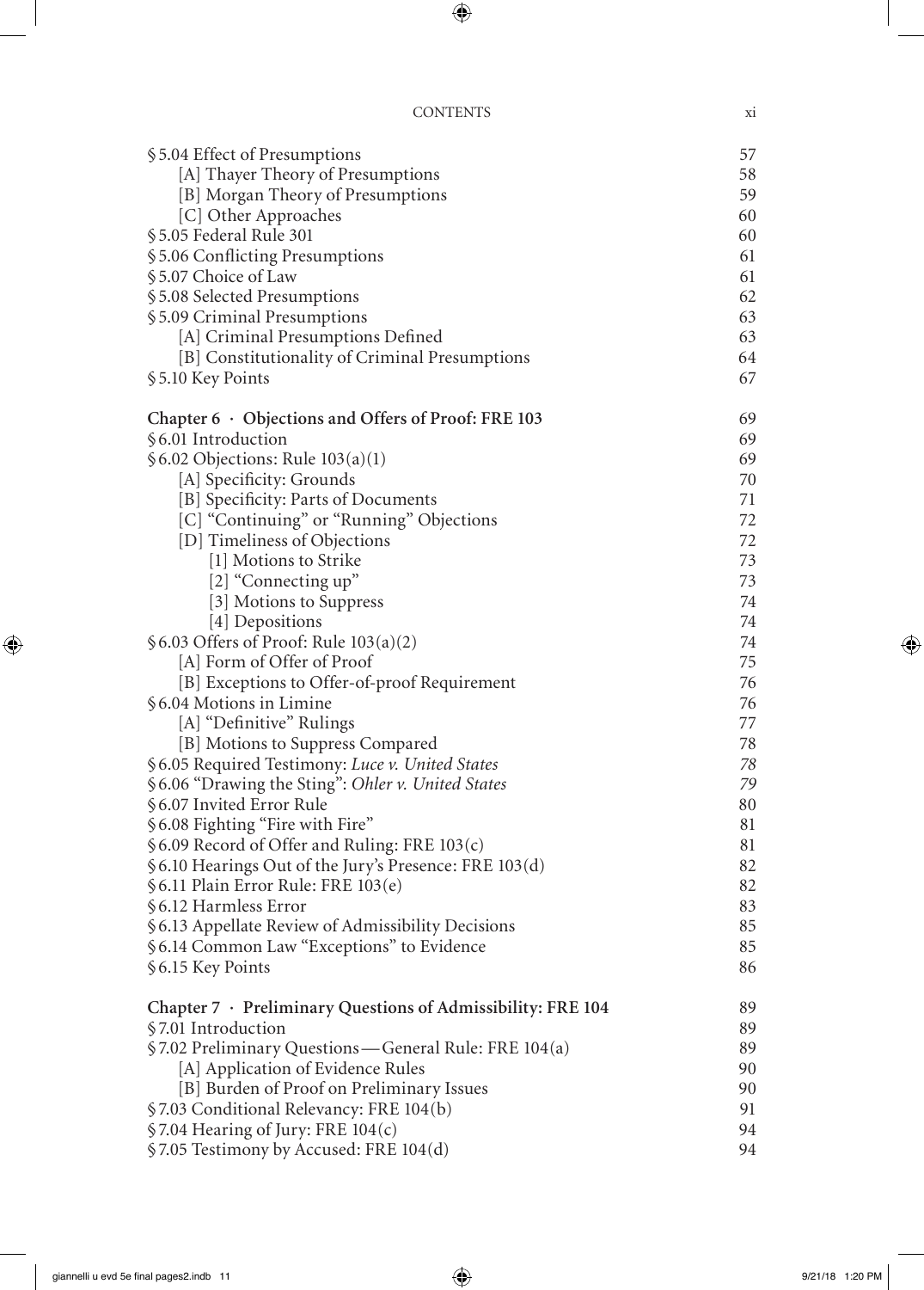| [A] Scope of Cross-examination                                            | 94         |
|---------------------------------------------------------------------------|------------|
| [B] Trial Use                                                             | 94         |
| §7.06 Weight and Credibility: FRE 104(e)                                  | 95         |
| §7.07 Key Points                                                          | 96         |
| Chapter 8 · Limited Admissibility: FRE 105                                | 99         |
| §8.01 Introduction                                                        | 99         |
| §8.02 Evidence Admissible for One Purpose                                 | 99         |
| §8.03 Evidence Admissible Against One Party                               | 100        |
| [A] Severance                                                             | 101        |
| [B] Redaction                                                             | 101        |
| [C] Codefendant's Testimony                                               | 102        |
| [D] Recognized Hearsay Exception                                          | 103        |
| [E] Other <i>Bruton</i> Issues                                            | 103        |
| §8.04 Restricting Evidence to Its "Proper Scope"                          | 103        |
| §8.05 Procedural Issues                                                   | 104        |
| [A] Mandatory and Discretionary Instructions                              | 104        |
| [B] Timing of Instructions                                                | 104        |
| [C] Failure to Request Instructions                                       | 105        |
| §8.06 Effectiveness of Limiting Instructions                              | 105<br>106 |
| §8.07 Relationship with Rule 403 and the Hearsay Rule<br>§8.08 Key Points | 106        |
|                                                                           |            |
| Chapter 9 · Relevancy and Its Limits: FRE 401-403                         | 109        |
| §9.01 Overview of Relevancy Rules                                         | 109        |
| §9.02 Consequential ("Material") Facts Defined                            | 110        |
| §9.03 "Relevancy" Defined                                                 | 112        |
| [A] Admissibility vs. Sufficiency                                         | 113        |
| [B] Basis for Relevancy Determination                                     | 114        |
| [C] Direct and Circumstantial Evidence                                    | 115        |
| [D] "Inference upon Inference" Rule                                       | 116        |
| [E] "Background" Evidence                                                 | 117        |
| §9.04 Admissibility of Relevant Evidence: Rule 402                        | 117        |
| [A] United States Constitution                                            | 118        |
| [1] Incorporation Doctrine                                                | 118        |
| [2] Right to Present a Defense                                            | 119        |
| [3] Federalism                                                            | 120<br>120 |
| [B] Federal Statutes<br>[C] Other Procedural Rules                        |            |
| §9.05 Rule 403 "Balancing"                                                | 120<br>120 |
| [A] Estimating Probative Value                                            | 121        |
| [B] Rule 403 "Dangers"                                                    | 121        |
| [1] Unfair Prejudice                                                      | 121        |
| [2] Confusing Issues                                                      | 123        |
| [3] Misleading the Jury                                                   | 124        |
| [4] Surprise                                                              | 125        |
| [C] Rule 403 "Considerations"                                             | 125        |
| [D] Probative Value vs. Dangers and Considerations                        | 126        |
| [1] Jury Instructions                                                     | 127        |
| [2] Alternative Proof                                                     | 127        |
|                                                                           |            |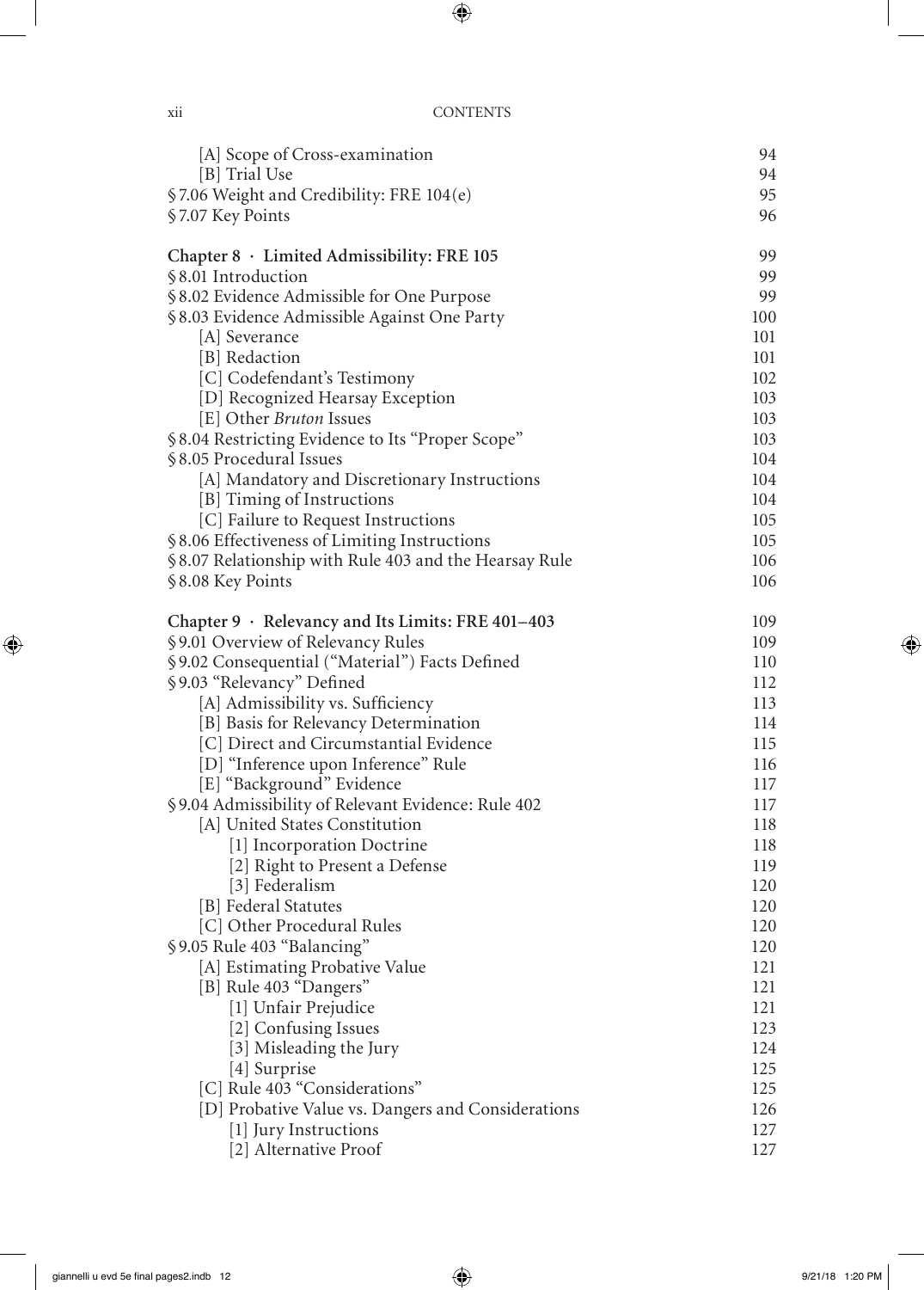| <br>X111 |
|----------|
|          |

| [3] Stipulations                                                               | 128 |
|--------------------------------------------------------------------------------|-----|
| [E] Appellate Review                                                           | 129 |
| § 9.06 Similar Happenings; Other Accidents                                     | 130 |
| §9.07 Adverse Inferences                                                       | 131 |
| [A] Admissions by Conduct—Flight, Alias, etc.                                  | 132 |
| [B] Destruction of Evidence (Spoliation)                                       | 133 |
| [C] Failure to Produce Evidence                                                | 134 |
| [D] "Missing Witness" Rule                                                     | 135 |
| §9.08 Out-of-Court Experiments                                                 | 135 |
| §9.09 Demonstrative Evidence                                                   | 136 |
| §9.10 Key Points                                                               | 137 |
| Chapter $10 \cdot$ Character Evidence: FRE 404, 405, 412-15                    | 141 |
| §10.01 Introduction                                                            | 141 |
| § 10.02 Rationale for Prohibiting Character Evidence                           | 142 |
| §10.03 Methods of Proof: FRE 405                                               | 143 |
| [A] Reputation Evidence                                                        | 143 |
| [B] Opinion Evidence                                                           | 144 |
| [C] Specific Instances Reflecting Character                                    | 144 |
| $$10.04$ Accused's Character: FRE $404(a)(2)(A)$                               | 145 |
| [A] Pertinent Trait                                                            | 146 |
| [B] Prosecution Rebuttal Character Evidence                                    | 147 |
| [C] Prosecution Cross-Examination                                              | 147 |
| [D] Self-defense Cases                                                         | 149 |
| §10.05 Accused's Character in Sex Offense Cases: FRE 413-15                    | 149 |
| [A] Sexual-Assault Cases: FRE 413                                              | 150 |
| [B] Child-Molestation Cases: FRE 414                                           | 152 |
| [C] Civil Suits: FRE 415                                                       | 153 |
| $\frac{1}{2}$ 10.06 Victim's Character in Self-Defense Cases: FRE 404(a)(2)(B) | 153 |
| [A] Special Rule in Homicide Cases                                             | 154 |
| [B] "Communicated" Character Distinguished                                     | 154 |
| §10.07 Rape Shield Law: FRE 412                                                | 155 |
| [A] Exception: Source of Semen, Pregnancy, or Disease                          | 157 |
| [B] Exception: Past Sexual Activity with Accused                               | 157 |
| [C] Exception: Constitutionally-required                                       | 158 |
| [D] Procedure                                                                  | 161 |
| [E] Civil Cases                                                                | 161 |
| § 10.08 Character Evidence in Civil Cases                                      | 162 |
| § 10.09 Character as Element of a Cause of Action or Defense                   | 162 |
| §10.10 Key Points                                                              | 163 |
| Chapter 11 · Other-Acts Evidence: FRE 404(b)                                   | 167 |
| §11.01 Introduction                                                            | 167 |
| [A] Common Misconceptions                                                      | 167 |
| § 11.02 Rule 404(b) Analysis                                                   | 168 |
| §11.03 Determining "Materiality" Under Rule 401                                | 168 |
| [A] Proof of Identity; Modus Operandi                                          | 169 |
| [B] Proof of Mens Rea: Intent, Knowledge                                       | 170 |
| [C] Proof of Corpus Delicti                                                    | 172 |
| [D] Interrelated Acts ("Res Gestae")                                           | 172 |
|                                                                                |     |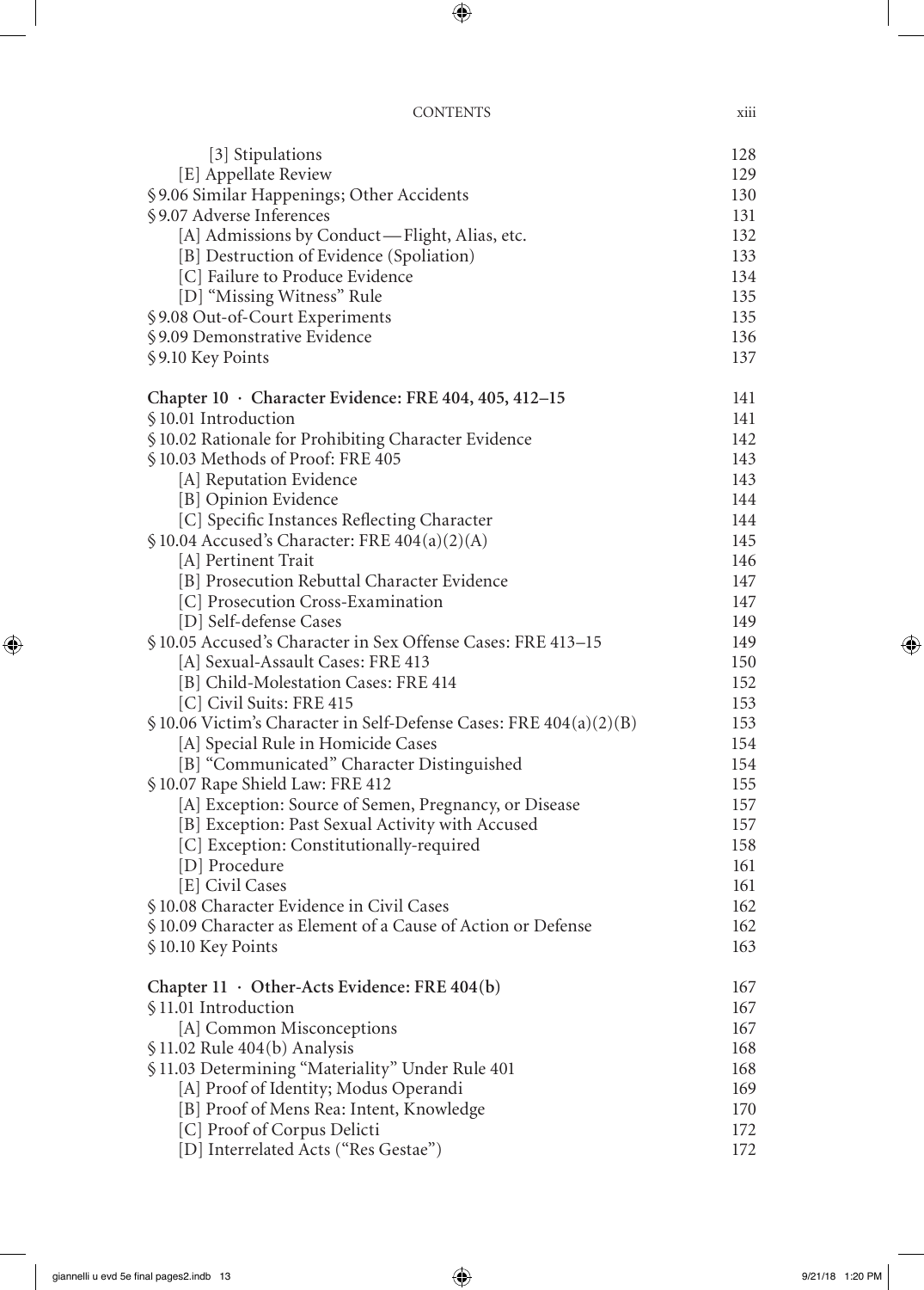| X1V | <b>CONTENTS</b> |
|-----|-----------------|
|-----|-----------------|

| [E] Other Purposes                                      | 173 |
|---------------------------------------------------------|-----|
| §11.04 Determining Admissibility Under Rule 403         | 174 |
| [A] Disputed Issues                                     | 174 |
| [B] Stipulations                                        | 175 |
| [C] Alternative Proof                                   | 175 |
| [D] Jury Instructions                                   | 176 |
| §11.05 Accused's Participation in Other Act: FRE 104(b) | 176 |
| §11.06 Other-Acts Evidence Offered by the Accused       | 177 |
| §11.07 Entrapment Cases                                 | 178 |
| §11.08 Notice Requirement                               | 179 |
| §11.09 Double Jeopardy and Collateral Estoppel          | 180 |
| §11.10 Due Process                                      | 181 |
| §11.11 Other-Acts Evidence in Civil Cases               | 182 |
| §11.12 Related Issues                                   | 182 |
| §11.13 Key Points                                       | 183 |
|                                                         |     |
| Chapter 12 · Habit Evidence: FRE 406                    | 185 |
| §12.01 Introduction                                     | 185 |
| §12.02 Habit and Character Distinguished                | 185 |
| §12.03 Routine Business Practices                       | 188 |
| [A] Custom to Establish Standard of Care                | 188 |
| §12.04 Determining Admissibility Under Rule 403         | 188 |
| §12.05 Methods of Proof                                 | 189 |
| §12.06 Key Points                                       | 189 |
| Chapter 13 · Subsequent Remedial Measures: FRE 407      | 191 |
| §13.01 Introduction                                     | 191 |
| §13.02 Rationale                                        | 191 |
| §13.03 "Remedial Measures" Defined                      | 192 |
| §13.04 Timing of Remedial Measures                      | 193 |
| §13.05 Third-Party Remedial Measures                    | 193 |
| §13.06 Required Remedial Measures                       | 194 |
| § 13.07 Strict Liability Cases                          | 194 |
| §13.08 Admissibility for Other Purposes                 | 196 |
| [A] Ownership and Control                               | 196 |
| [B] Feasibility of Precautionary Measures               | 197 |
| [C] Impeachment                                         | 197 |
| §13.09 Choice of Law                                    | 198 |
| §13.10 Key Points                                       | 199 |
| Chapter 14 · Compromises and Offers: FRE 408            | 201 |
| §14.01 Introduction                                     | 201 |
| §14.02 Rationale                                        | 201 |
| §14.03 Scope of Rule 408                                | 202 |
|                                                         |     |
| §14.04 Statements                                       | 203 |
| §14.05 "Dispute" Requirement                            | 204 |
| §14.06 Offer to Compromise                              | 205 |
| § 14.07 Third-Party Compromises                         | 205 |
| §14.08 Admissibility for Other Purposes                 | 206 |
| [A] Bias                                                | 206 |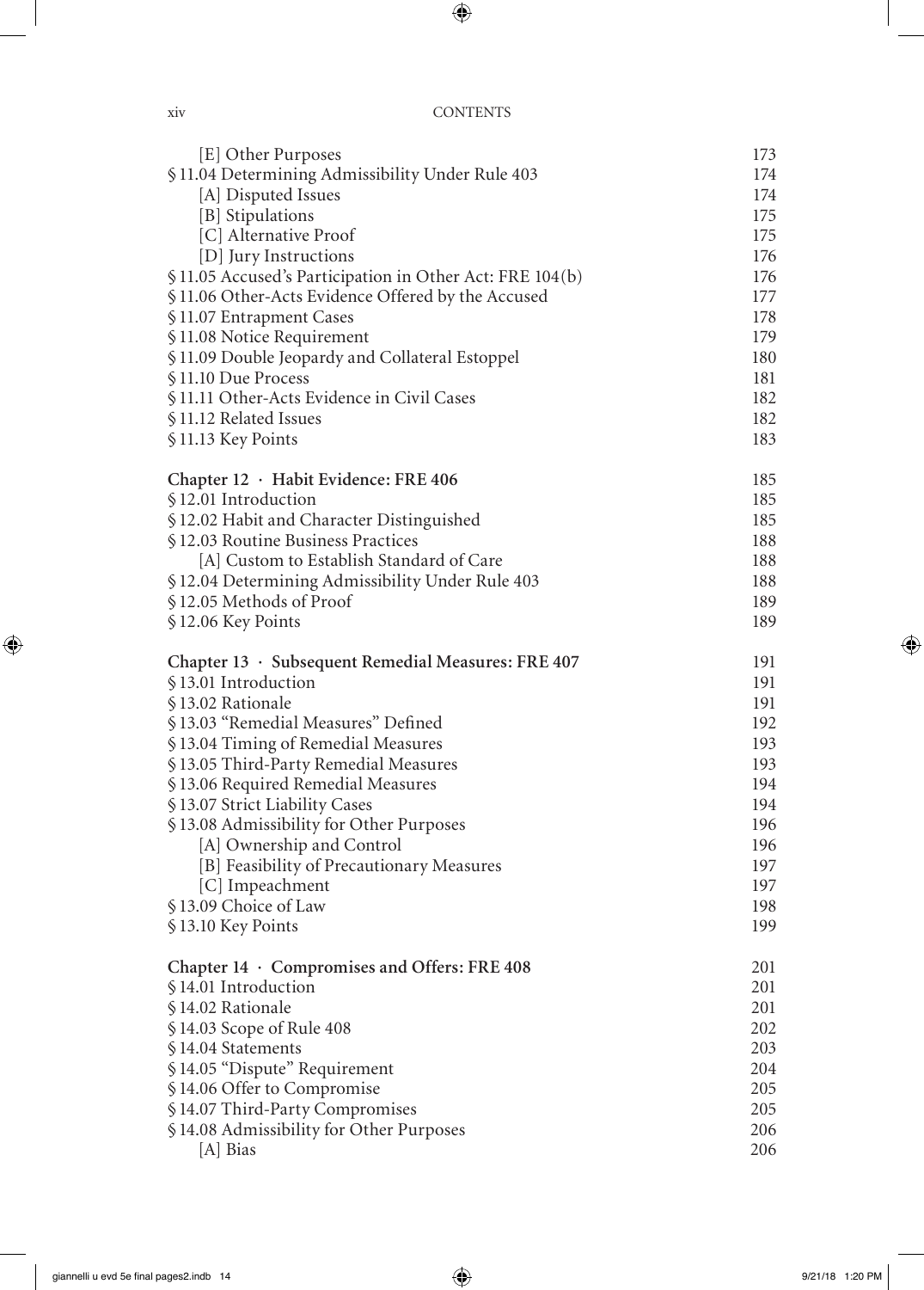| [B] Obstruction of Justice                              | 207 |
|---------------------------------------------------------|-----|
| §14.09 Discovery                                        | 207 |
| §14.10 Settlement Privilege                             | 207 |
| §14.11 Key Points                                       | 208 |
|                                                         | 209 |
| Chapter 15 · Medical Payments: FRE 409                  |     |
| §15.01 Introduction                                     | 209 |
| §15.02 Rationale                                        | 209 |
| §15.03 Admissibility for Other Purposes                 | 210 |
| §15.04 Key Points                                       | 210 |
| Chapter 16 · Criminal Pleas and Offers: FRE 410         | 211 |
| §16.01 Introduction                                     | 211 |
| §16.02 Withdrawn Guilty Pleas                           | 211 |
| §16.03 Nolo Contendere Pleas                            | 212 |
| §16.04 Criminal Rule 11 "Voluntariness" Statements      | 212 |
| §16.05 Plea Discussions                                 | 213 |
| [A] Statements to Police                                | 213 |
| [B] Broken Agreements                                   | 214 |
| [C] Offered Against Prosecution                         | 214 |
| §16.06 Admissibility Against Third Parties              | 215 |
| §16.07 Exceptions                                       | 215 |
| [A] Rule of Completeness                                | 215 |
| [B] Perjury and False Statement Prosecutions            | 216 |
| [C] Impeachment                                         | 216 |
| §16.08 Waiver                                           | 216 |
| §16.09 Key Points                                       | 218 |
| Chapter 17 · Liability Insurance: FRE 411               | 219 |
| §17.01 Introduction                                     | 219 |
| §17.02 Rationale                                        | 219 |
|                                                         |     |
| §17.03 Admissibility for Other Purposes                 | 220 |
| [A] Bias                                                | 220 |
| [B] Ownership and Agency                                | 221 |
| §17.04 Key Points                                       | 221 |
| Chapter 18 · Witness Competency: FRE 601, 603, 605, 606 | 223 |
| §18.01 Introduction: FRE 601                            | 223 |
| §18.02 Oath Requirement: FRE 603                        | 224 |
| §18.03 Mental Competency                                | 225 |
| §18.04 Ability to Communicate                           | 226 |
| §18.05 Child Competency and Testimony                   | 226 |
| [A] Special Procedures                                  | 228 |
| [B] Closed-Circuit Testimony                            | 229 |
| [C] Videotape Depositions                               | 229 |
| §18.06 Dead Man Statutes                                | 230 |
| §18.07 Competency of Judge: FRE 605                     | 231 |
| §18.08 Competency of Jurors: FRE 606                    | 232 |
| [A] Juror as Witness                                    | 232 |
| [B] Impeachment of Verdicts and Indictments             | 232 |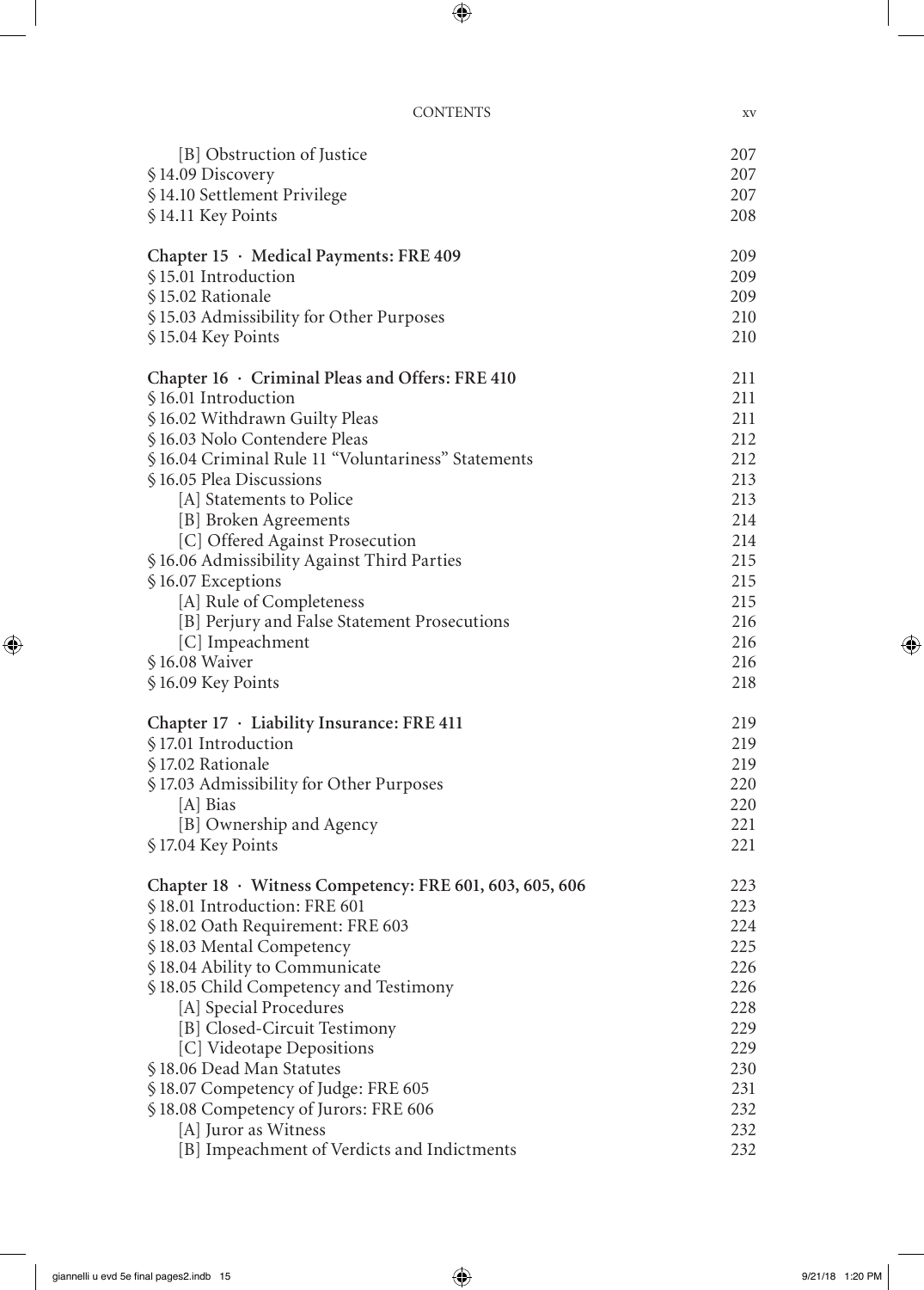| §18.09 Competency of Attorneys                              | 234        |
|-------------------------------------------------------------|------------|
| §18.10 Choice of Law                                        | 235        |
| §18.11 Key Points                                           | 235        |
| Chapter 19 · Sequestration of Witnesses: FRE 615            | 239        |
| §19.01 Introduction                                         | 239        |
| § 19.02 Exception: Parties                                  | 239        |
| §19.03 Exception: Designated Officers and Employees         | 240        |
| §19.04 Exception: Essential Persons                         | 242        |
| §19.05 Exception: Crime Victims                             | 242        |
| § 19.06 Out-of-Court Separation of Witnesses                | 243        |
| § 19.07 Out-of-Court Separation of Attorney and Client      | 244        |
| §19.08 Sanctions                                            | 244        |
| §19.09 Key Points                                           | 245        |
| Chapter 20 · Examination of Witnesses: FRE 611              | 247        |
| §20.01 Introduction                                         | 247        |
| § 20.02 Judicial Control of Trial                           | 247        |
| [A] Harassment and Undue Embarrassment                      | 248        |
| [B] Testimony in Narrative Form                             | 249        |
| [C] Continuances                                            | 249        |
| §20.03 Leading Questions                                    | 249        |
| [A] Direct Examination                                      | 249        |
| [1] Leading Questions Defined                               | 250        |
| [2] Exceptions                                              | 251        |
| [B] Cross-Examination<br>§ 20.04 Scope of Cross-Examination | 252<br>252 |
| § 20.05 Redirect and Recross-Examination                    | 253        |
| § 20.06 Other Common Objections                             | 254        |
| § 20.07 Preparation ("Coaching") of Witnesses               | 254        |
| §20.08 Key Points                                           | 255        |
| Chapter 21 · Refreshing Recollection: FRE 612               | 257        |
| §21.01 Introduction                                         | 257        |
| §21.02 Rationale                                            | 257        |
| §21.03 Refreshment; Types of Writings                       | 257        |
| § 21.04 Lack of Memory Requirement                          | 258        |
| §21.05 Admissibility                                        | 259        |
| §21.06 Right of Inspection                                  | 259        |
| §21.07 Jencks Act                                           | 260        |
| § 21.08 Privileged Material; Work Product                   | 260        |
| §21.09 Sanctions                                            | 261        |
| § 21.10 Recorded Recollection Distinguished                 | 261        |
| §21.11 Key Points                                           | 262        |
| Chapter 22 · Witness Credibility: FRE 607-609, 613          | 263        |
| §22.01 Introduction                                         | 263        |
| [A] Stages of Credibility                                   | 263        |
| [B] Types of Impeachment                                    | 264        |
| [C] Extrinsic Evidence ("Collateral Matters")               | 264        |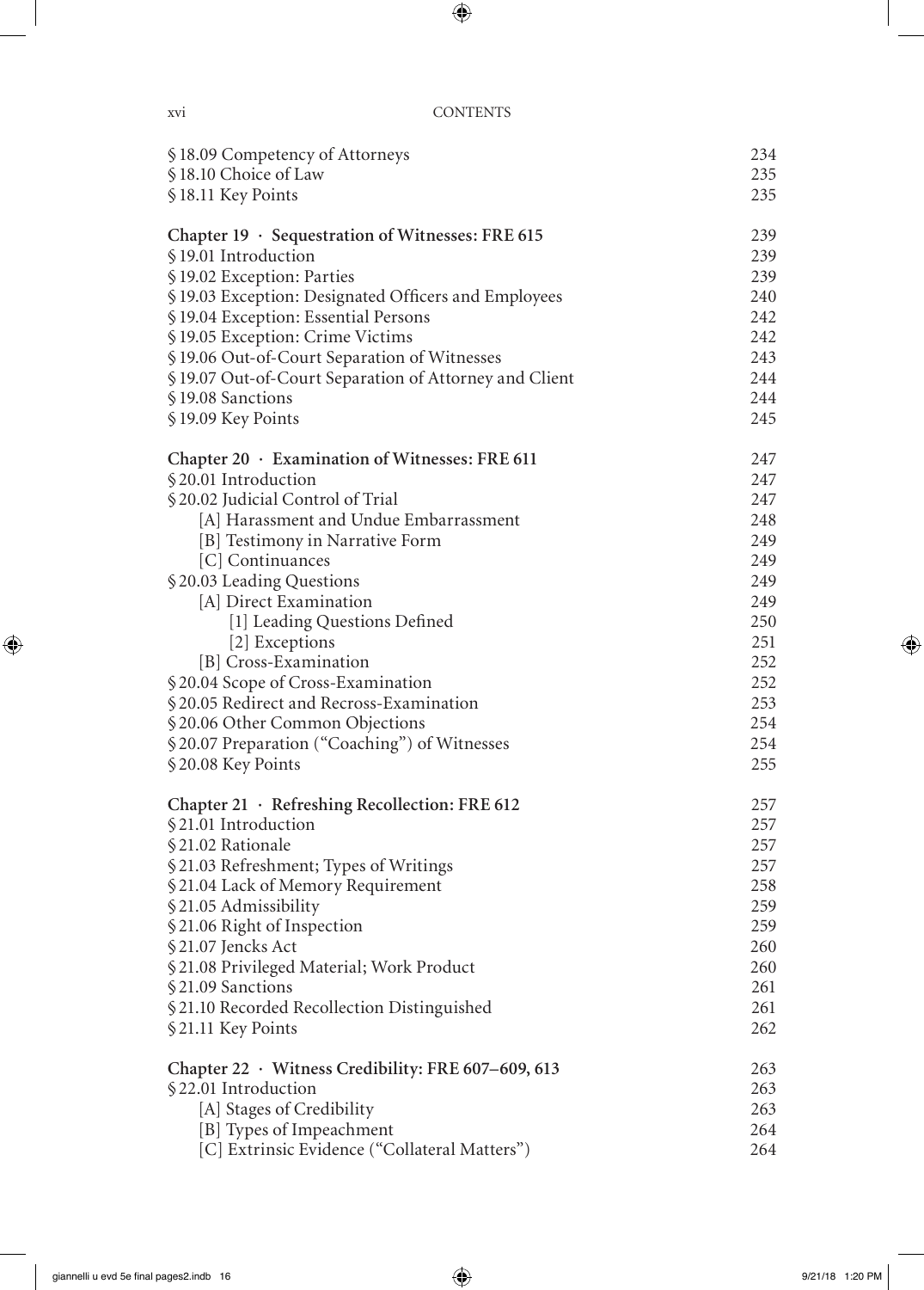| <b>CONTENTS</b> | <b>XV11</b> |
|-----------------|-------------|
|                 |             |

| [D] Foundational Requirements                                   | 265 |
|-----------------------------------------------------------------|-----|
| §22.02 Prohibition on Bolstering                                | 265 |
| [A] General Rule                                                | 265 |
| [B] Exceptions                                                  | 265 |
| [1] Pretrial Identifications                                    | 266 |
| [2] Fresh Complaints                                            | 266 |
| [3] Cooperation (Plea) Agreements                               | 266 |
| §22.03 Impeachment of Own Witness: FRE 607                      | 267 |
| [A] Voucher Rule                                                | 267 |
| [B] Problem: Prior Inconsistent Statements                      | 268 |
| § 22.04 Bias Impeachment                                        | 269 |
| [A] Right of Confrontation                                      | 271 |
| [B] Foundational Requirement                                    | 272 |
| [C] Extrinsic Evidence                                          | 272 |
| §22.05 Impeachment: Sensory and Mental Defects                  | 272 |
| § 22.06 Untruthful Character Impeachment: Overview              | 274 |
| § 22.07 Untruthful Character—Reputation and Opinion: FRE 608(a) | 274 |
| §22.08 Untruthful Character-Prior Conviction: FRE 609           | 275 |
| [A] Overview                                                    | 275 |
|                                                                 | 276 |
| [B] Conviction Defined; Arrests; No-Contest Pleas               | 276 |
| [C] Rationale<br>[D] Felony-Level Convictions: The Accused      | 277 |
|                                                                 | 277 |
| [1] Relevant Factors                                            | 279 |
| [2] Balancing of Factors                                        | 279 |
| [E] Felony-Level Convictions: Other Witnesses                   | 280 |
| [F] Crimes of Dishonesty and False Statement ("Crimen Falsi")   | 281 |
| [G] Ten-Year Limit, FRE 609(b)                                  | 283 |
| [H] Pardon and Annulment, FRE $609(c)$                          | 283 |
| [I] Juvenile Adjudications, FRE 609(d)                          | 284 |
| [J] Pendency of Appeal, FRE 609(e)                              | 284 |
| [K] Methods of Proof                                            |     |
| [L] Motions in Limine; Appeals                                  | 285 |
| [M] Unconstitutional Convictions                                | 285 |
| § 22.09 Untruthful Character—Prior Acts: FRE 608(b)             | 285 |
| §22.10 Prior Inconsistent Statements: FRE 613                   | 287 |
| [A] Hearsay Rule and Inconsistent Statements                    | 288 |
| [B] Inconsistency Requirement                                   | 288 |
| [C] Foundational Requirements                                   | 289 |
| [D] Extrinsic Evidence ("Collateral Matters")                   | 290 |
| [E] Statements in Opinion Form                                  | 291 |
| [F] Prior Inconsistent Conduct                                  | 291 |
| [G] Impeachment by Silence                                      | 291 |
| [H] Constitutional Issues                                       | 292 |
| §22.11 Specific Contradiction                                   | 293 |
| §22.12 Learned Treatise                                         | 294 |
| § 22.13 Religious Belief: FRE 610                               | 295 |
| §22.14 Testimony on Credibility                                 | 295 |
| §22.15 Rehabilitation                                           | 295 |
| [A] Untruthful Character: FRE $608(a)(2)$                       | 296 |
| [B] Prior Consistent Statements                                 | 296 |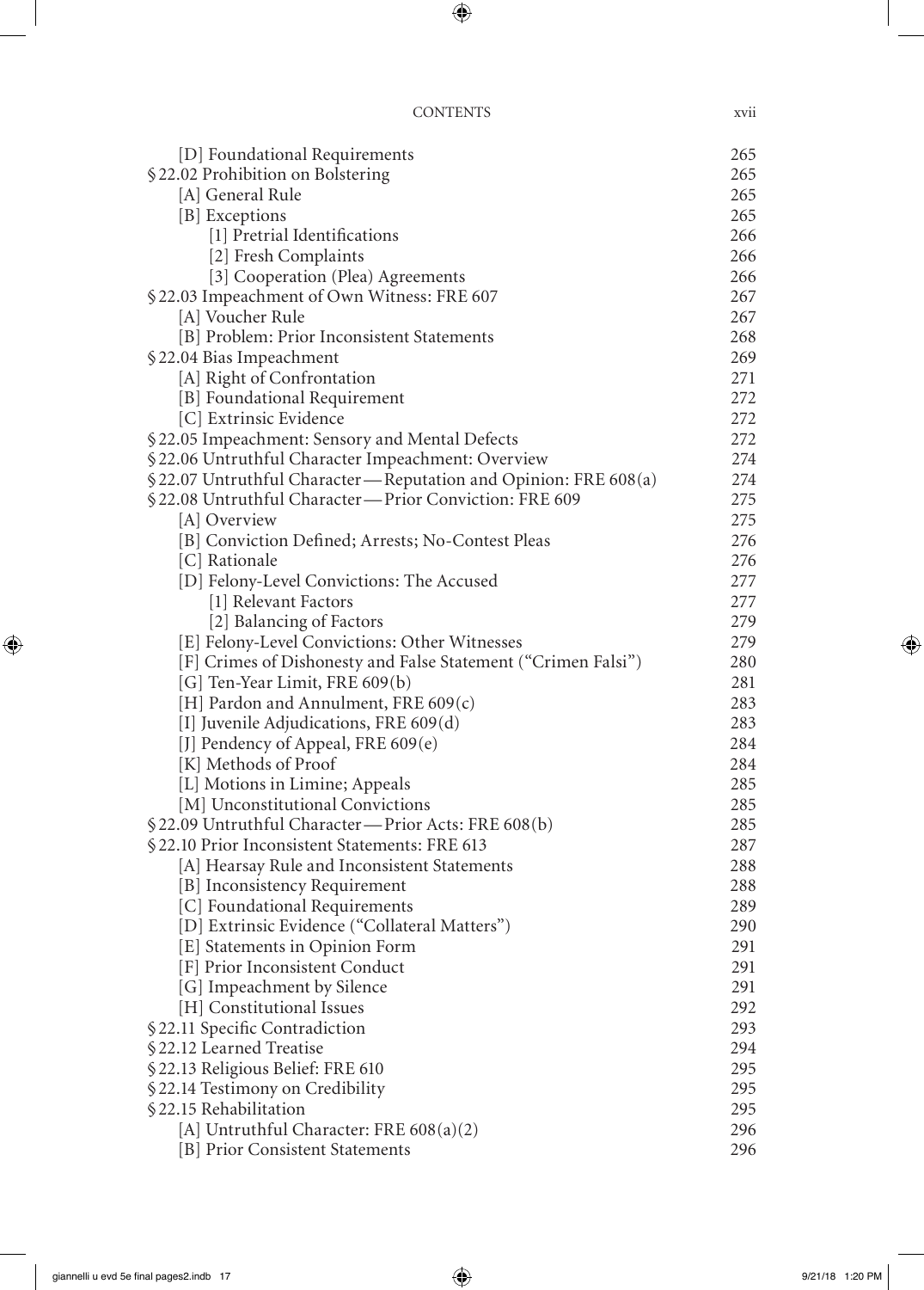| §22.16 Key Points                                                                                                                                                                                                                                                                                                                                                                                                      | 296                                                         |
|------------------------------------------------------------------------------------------------------------------------------------------------------------------------------------------------------------------------------------------------------------------------------------------------------------------------------------------------------------------------------------------------------------------------|-------------------------------------------------------------|
| Chapter 23 · Lay Witnesses: FRE 602 and 701                                                                                                                                                                                                                                                                                                                                                                            | 303                                                         |
| §23.01 Introduction                                                                                                                                                                                                                                                                                                                                                                                                    | 303                                                         |
| §23.02 Firsthand Knowledge Rule: FRE 602                                                                                                                                                                                                                                                                                                                                                                               | 303                                                         |
| [A] Standard of Proof: Prima Facie                                                                                                                                                                                                                                                                                                                                                                                     | 304                                                         |
| [B] Relationship to Hearsay Rule                                                                                                                                                                                                                                                                                                                                                                                       | 304                                                         |
| §23.03 Opinion Rule: FRE 701                                                                                                                                                                                                                                                                                                                                                                                           | 305                                                         |
| [A] Rationale                                                                                                                                                                                                                                                                                                                                                                                                          | 305                                                         |
| [B] Common Law "Fact-Opinion" Formulation                                                                                                                                                                                                                                                                                                                                                                              | 306                                                         |
| [C] Rule 701                                                                                                                                                                                                                                                                                                                                                                                                           | 308                                                         |
| [D] Overlap Between Lay and Expert Opinions                                                                                                                                                                                                                                                                                                                                                                            | 311                                                         |
| [E] Application to Out-of-Court Statements                                                                                                                                                                                                                                                                                                                                                                             | 312                                                         |
| [F] Ultimate Issue Rule                                                                                                                                                                                                                                                                                                                                                                                                | 312                                                         |
| §23.04 Key Points                                                                                                                                                                                                                                                                                                                                                                                                      | 312                                                         |
| Chapter 24 · Expert Testimony: FRE 702, 704, 706                                                                                                                                                                                                                                                                                                                                                                       | 315                                                         |
| §24.01 Introduction                                                                                                                                                                                                                                                                                                                                                                                                    | 315                                                         |
| § 24.02 Subject Matter Requirement: An Overview                                                                                                                                                                                                                                                                                                                                                                        | 315                                                         |
| §24.03 Subject Matter: Expertise Not Needed                                                                                                                                                                                                                                                                                                                                                                            | 316                                                         |
| [A] Expert Opinion on Credibility                                                                                                                                                                                                                                                                                                                                                                                      | 319                                                         |
| [B] Expert Opinion on the Law                                                                                                                                                                                                                                                                                                                                                                                          | 319                                                         |
| §24.04 Subject Matter: Reliability of Expert Evidence                                                                                                                                                                                                                                                                                                                                                                  | 320                                                         |
| [A] Frye "General Acceptance" Test                                                                                                                                                                                                                                                                                                                                                                                     | 322                                                         |
| [B] Relevancy Approach                                                                                                                                                                                                                                                                                                                                                                                                 | 323                                                         |
| [C] Daubert Reliability Test                                                                                                                                                                                                                                                                                                                                                                                           | 323                                                         |
| [1] Daubert Factors                                                                                                                                                                                                                                                                                                                                                                                                    | 324                                                         |
| [2] Appellate Review                                                                                                                                                                                                                                                                                                                                                                                                   | 327                                                         |
| [3] Technical Expertise                                                                                                                                                                                                                                                                                                                                                                                                | 328                                                         |
| [4] Evolution of <i>Daubert</i> Standard                                                                                                                                                                                                                                                                                                                                                                               | 329                                                         |
| [5] Criminal Cases                                                                                                                                                                                                                                                                                                                                                                                                     | 329                                                         |
| [6] Procedural Issues                                                                                                                                                                                                                                                                                                                                                                                                  | 330                                                         |
| [D] Other Reliability Tests                                                                                                                                                                                                                                                                                                                                                                                            | 331                                                         |
| § 24.05 Qualifications Requirement                                                                                                                                                                                                                                                                                                                                                                                     | 331                                                         |
| §24.06 Ultimate Issue Rule: FRE 704                                                                                                                                                                                                                                                                                                                                                                                    | 333                                                         |
| [A] Rule $704(a)$                                                                                                                                                                                                                                                                                                                                                                                                      | 333                                                         |
| [B] Rule 704(b): Mental States                                                                                                                                                                                                                                                                                                                                                                                         | 334                                                         |
| §24.07 Court-Appointed Experts: FRE 706                                                                                                                                                                                                                                                                                                                                                                                | 336                                                         |
| § 24.08 Right to Defense Experts                                                                                                                                                                                                                                                                                                                                                                                       | 337                                                         |
| §24.09 Key Points                                                                                                                                                                                                                                                                                                                                                                                                      | 338                                                         |
| Chapter 25 · Bases of Expert Testimony: FRE 703 and 705<br>§25.01 Introduction<br>§ 25.02 Opinion Based on Personal Knowledge<br>§25.03 Opinion Based on Admitted Evidence ("Record Facts")<br>[A] Hypothetical Questions<br>[B] "Modified" Hypothetical Questions<br>§ 25.04 Opinion Based on Nonrecord Facts: "Reasonable Reliance"<br>Requirement<br>[A] Determining Admissibility: Judge's Role<br>[B] Hearsay Use | 341<br>341<br>342<br>342<br>342<br>344<br>344<br>346<br>346 |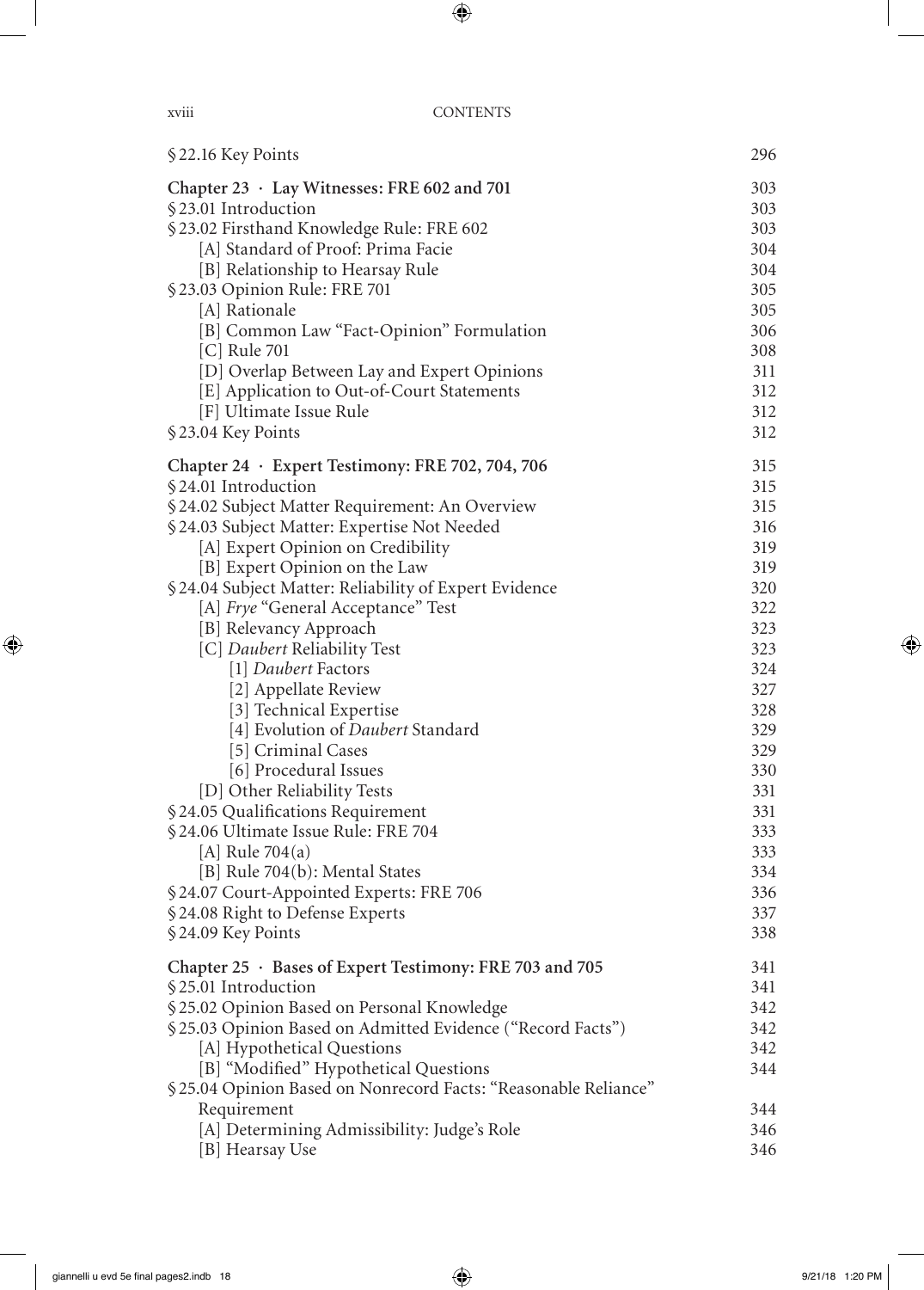| <b>CONTENTS</b> | XIX |
|-----------------|-----|
|                 |     |

| [C] Right of Confrontation                                       | 347 |
|------------------------------------------------------------------|-----|
| §25.05 Expert Opinions and "Background" Hearsay                  | 347 |
| § 25.06 Opinion Based Upon Opinion                               | 348 |
| §25.07 Key Points                                                | 349 |
| Chapter 26 · Real and Demonstrative Evidence                     | 351 |
| §26.01 Introduction                                              | 351 |
| §26.02 Real Evidence                                             | 351 |
| [A] Condition of Object                                          | 351 |
| [B] Readily Identifiable Objects: FRE 901(b)(4)                  | 352 |
| [C] Chain of Custody: FRE 901(b)(1)                              | 352 |
| [1] Length of Chain of Custody                                   | 353 |
| [2] Links in Chain of Custody                                    | 354 |
| [D] Standard of Proof                                            | 355 |
| §26.03 Charts, Models and Maps                                   | 356 |
| §26.04 In-Court Exhibitions                                      | 357 |
| §26.05 In-Court Demonstrations                                   | 357 |
| §26.06 Jury Views                                                | 358 |
| §26.07 Key Points                                                | 360 |
| Chapter $27 \cdot$ Photographs, Tapes, and Voice Identifications | 361 |
| §27.01 Introduction                                              | 361 |
| §27.02 Photographs                                               | 361 |
| [A] "Pictorial Communication" Theory                             | 361 |
| [B] "Silent Witness" Theory                                      | 362 |
| [C] Posed Scenes                                                 | 363 |
| [D] Digital Enhancement                                          | 363 |
| [E] Gruesome Photographs                                         | 364 |
| §27.03 Videotapes and Movies                                     | 365 |
| [A] Videotape Evidence                                           | 365 |
| [B] "Day-in-the-Life" Videotapes                                 | 366 |
| §27.04 Computer Animations and Simulations                       | 366 |
| [A] Computer Animations                                          | 366 |
| [B] Computer Simulations                                         | 368 |
| § 27.05 Voice Identification: FRE 901(b)(5)                      | 368 |
| § 27.06 Telephone Conversations: FRE 901(b)(6)                   | 370 |
| [A] Outgoing Calls                                               | 370 |
| [B] Incoming Calls                                               | 371 |
| §27.07 Sound Recordings                                          | 371 |
| [A] Inaudibility                                                 | 372 |
| [B] Transcripts                                                  | 372 |
| §27.08 Key Points                                                | 373 |
| Chapter 28 · Authentication of Writings: FRE 901-903             | 375 |
| §28.01 Introduction                                              | 375 |
| § 28.02 General Rule: FRE 901(a)                                 | 375 |
| [A] Standard of Proof: Prima Facie                               | 376 |
| [B] Relationship with Civil Rules                                | 376 |
| §28.03 Witness with Knowledge: FRE 901(b)(1)                     | 377 |
| § 28.04 Nonexpert Opinion on Handwriting: FRE 901(b)(2)          | 377 |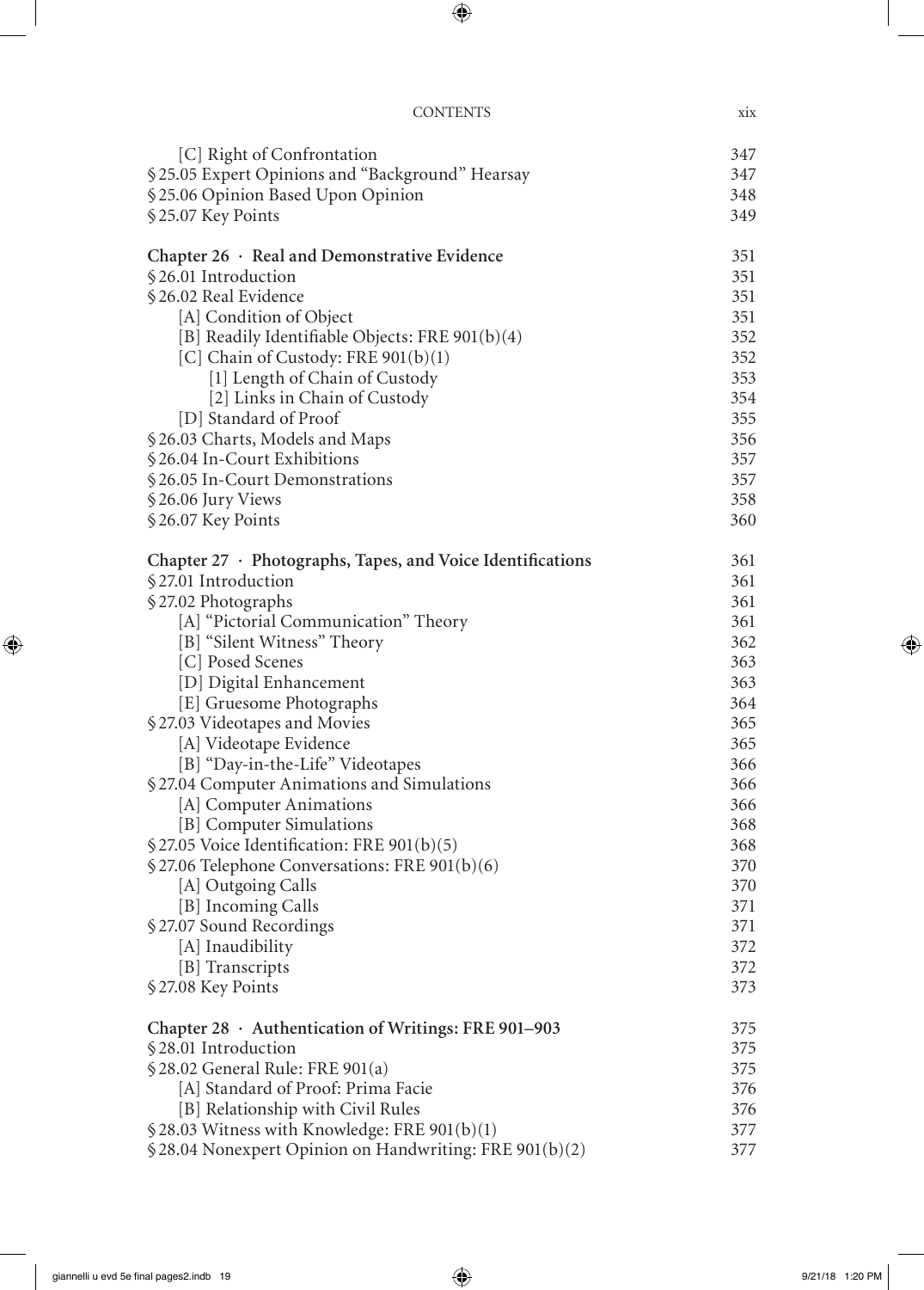| $$28.05$ Comparison by Trier or Expert: FRE 901(b)(3)                         | 378        |
|-------------------------------------------------------------------------------|------------|
| § 28.06 Distinctive Characteristics: FRE 901(b)(4)                            | 378        |
| [A] E-mails, Text Messages, Social Networking                                 | 379        |
| [B] Reply Rule                                                                | 381        |
| § 28.07 Public Records and Reports: FRE 901(b)(7)                             | 381        |
| § 28.08 Ancient Documents: FRE 901(b)(8)                                      | 382        |
| $$28.09$ Process or System: FRE 901(b)(9)                                     | 382        |
| § 28.10 Statute or Rule Methods: FRE 901(b)(10)                               | 383        |
| §28.11 Self-Authenticating Documents: FRE 902                                 | 383        |
| [A] General Rule                                                              | 383        |
| [B] Domestic Public Documents with Seal                                       | 384        |
| [C] Domestic Public Documents without Seal                                    | 384        |
| [D] Foreign Public Documents                                                  | 384        |
| [E] Certified Copies of Public Records                                        | 385        |
| [F] Official Publications                                                     | 385        |
| [G] Newspapers and Periodicals                                                | 386        |
| [H] Trade Inscriptions and the Like                                           | 386        |
| [I] Acknowledged Documents                                                    | 386        |
| [J] Commercial Paper and Related Documents<br>[K] Presumptions Created by Law | 386<br>387 |
| [L] Certified Domestic Business Records                                       | 387        |
| [M] Certified Foreign Business Records                                        | 387        |
| [N] Certified Electronic Records                                              | 388        |
| [O] Certified Copies of Electronic Records                                    | 388        |
| §28.12 Subscribing Witnesses: FRE 903                                         | 388        |
| §28.13 Key Points                                                             | 388        |
| Chapter 29 · Rule of Completeness: FRE 106                                    | 391        |
| §29.01 Introduction                                                           | 391        |
| §29.02 Rationale                                                              | 391        |
| §29.03 Oral Conversations                                                     | 392        |
| §29.04 "Fairness" Standard                                                    | 392        |
| §29.05 Inadmissible Evidence                                                  | 394        |
| §29.06 Key Points                                                             | 395        |
| Chapter 30 · "Best Evidence" Rule: FRE 1001-1008                              | 397        |
| §30.01 Introduction                                                           | 397        |
| §30.02 Rationale                                                              | 397        |
| §30.03 Proving Contents                                                       | 398        |
| [A] Written Events; Independent Events                                        | 398        |
| [B] Written Method of Proof                                                   | 399        |
| [C] Knowledge Derived from a Writing                                          | 399        |
| [D] Absence of a Writing                                                      | 400        |
| [E] Existence of a Writing                                                    | 400        |
| [F] Recordings                                                                | 401        |
| [G] Photographs                                                               | 401        |
| §30.04 Definition of "Writing" and "Original"                                 | 402        |
| [A] "Writings" Defined<br>[B] "Originals" Defined                             | 402        |
| §30.05 Exception - Duplicates: FRE 1003 ("Xerox"™ Rule)                       | 402<br>403 |
|                                                                               |            |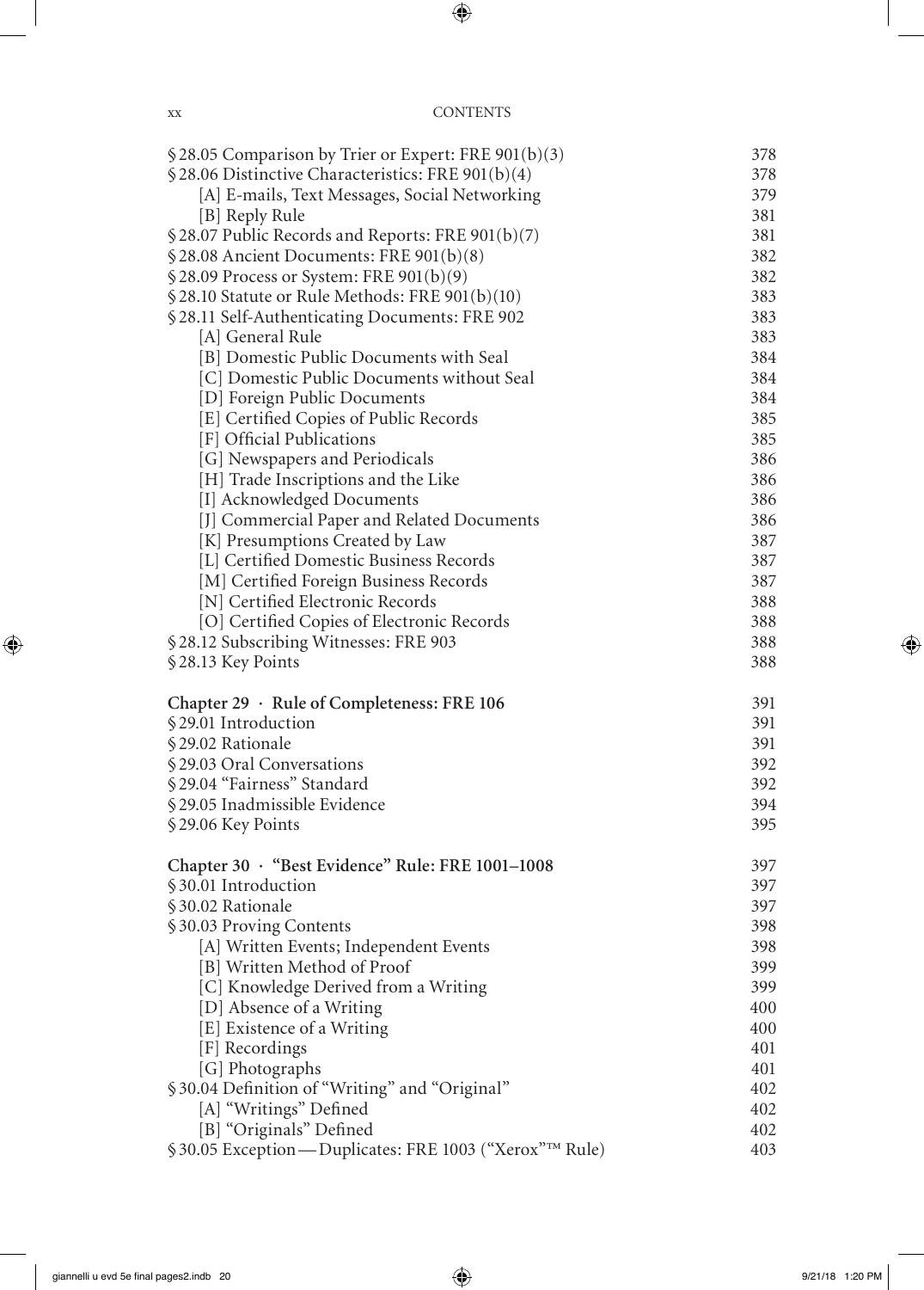#### CONTENTS xxi

| [A] "Duplicates" Defined                                                            | 404 |
|-------------------------------------------------------------------------------------|-----|
| [B] Exceptions to Duplicate Rule                                                    | 404 |
| §30.06 Exception—Original Lost or Destroyed: FRE 1004(a)                            | 405 |
| §30.07 Exception — Original Not Obtainable: FRE 1004(b)                             | 406 |
| § 30.08 Exception—Original in Opponent's Possession: FRE 1004(c)                    | 406 |
| §30.09 Exception—"Collateral Matters": FRE 1004(d)                                  | 406 |
|                                                                                     | 407 |
| § 30.10 Exception—Public Records: FRE 1005<br>§ 30.11 Exception—Summaries: FRE 1006 | 408 |
| §30.12 Exception-Opponent Admission: FRE 1007                                       | 409 |
| §30.13 Function of Judge and Jury: FRE 1008                                         | 410 |
| §30.14 Degrees of Secondary Evidence                                                | 411 |
| §30.15 Key Points                                                                   | 411 |
| Chapter 31 · Hearsay Rule: FRE 801(a) – (c), 802, 805, 806                          | 413 |
| §31.01 Overview of Article VIII                                                     | 413 |
| §31.02 Rationale for Hearsay Rule                                                   | 414 |
| §31.03 Hearsay Definitions                                                          | 415 |
| [A] Declarant-focused Definition                                                    | 415 |
| [B] Assertion-focused Definition                                                    | 415 |
| § 31.04 "Declarant" Defined: FRE 801(b)                                             | 416 |
| §31.05 "Out-of-Court" (Extrajudicial) Requirement                                   | 417 |
| §31.06 Statements Offered for Their Truth                                           | 417 |
| [A] To Show Effect on Listener-Not Hearsay                                          | 418 |
| [B] Verbal Acts (Legally Operative Words) - Not Hearsay                             | 420 |
| [C] Verbal Parts of Acts-Not Hearsay                                                | 422 |
| [D] Prior Inconsistent Statements for Impeachment—Not Hearsay                       | 422 |
| [E] To Circumstantially Prove Declarant's State of Mind-Not Hearsay                 | 423 |
| [F] To Prove Personal Knowledge-Not Hearsay                                         | 423 |
| §31.07 "Statement" Defined; "Implied Assertions" - FRE 801(a)                       | 424 |
| [A] Assertive Conduct                                                               | 424 |
| [B] Nonassertive Conduct                                                            | 425 |
| [1] Nonverbal and Verbal Nonassertive Conduct                                       | 427 |
| [2] Silence                                                                         | 428 |
| [3] Questions and Commands                                                          | 428 |
| §31.08 Constitutional Issues                                                        | 429 |
| §31.09 Procedural Issues                                                            | 430 |
| §31.10 Double Hearsay: FRE 805                                                      | 430 |
| §31.11 Calling Hearsay Declarants: FRE 806                                          | 431 |
| §31.12 Impeachment of Declarants: FRE 806                                           | 431 |
| §31.13 "Res Gestae"                                                                 | 433 |
| §31.14 Key Points                                                                   | 433 |
| Chapter 32 $\cdot$ Hearsay Exemptions: FRE 801(d)                                   | 437 |
| §32.01 Introduction                                                                 | 437 |
| §32.02 Prior Inconsistent Statements: FRE 801(d)(1)(A)                              | 437 |
| § 32.03 Prior Consistent Statements: FRE 801(d)(1)(B)                               | 438 |
| [A] "Premotive" Requirement                                                         | 439 |
| [B] Rehabilitation                                                                  | 440 |
| $$32.04$ Statements of Identification: FRE 801(d)(1)(C)                             | 440 |
| [A] Cross-Examination Requirement                                                   | 441 |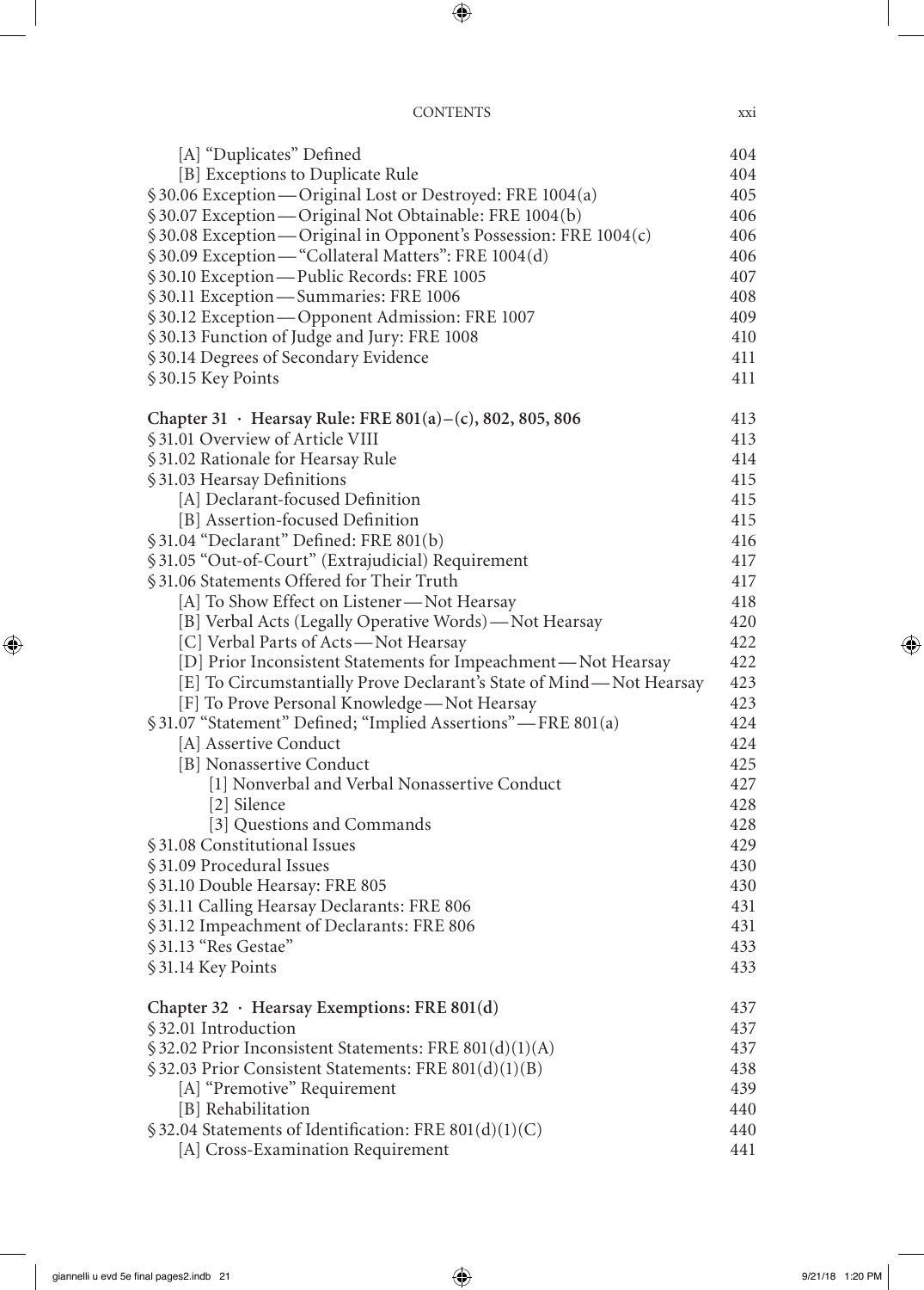| [B] Constitutional Requirements                                             | 442        |
|-----------------------------------------------------------------------------|------------|
| §32.05 Statements ("Admissions") of Party-Opponents: Overview               | 442        |
| [A] Rationale                                                               | 443        |
| [B] Evidential and Judicial Admissions Distinguished                        | 443        |
| [C] Firsthand Knowledge and Opinion Rules                                   | 443        |
| $$32.06$ Individual Admissions: FRE 801(d)(2)(A)                            | 444        |
| [A] Pleas of Guilty                                                         | 444        |
| [B] Confessions                                                             | 444        |
| [C] "Privity" Admissions                                                    | 445        |
| [D] "Declarations against Interest" Distinguished                           | 445        |
| §32.07 Adoptive Admissions: FRE 801(d)(2)(B)                                | 446        |
| [A] Adoption by Use                                                         | 446        |
| [B] Adoption by Silence                                                     | 447        |
| [C] Correspondence                                                          | 448        |
| §32.08 Authorized Admissions: FRE 801(d)(2)(C)                              | 448        |
| $$32.09$ Agent Admissions: FRE 801(d)(2)(D)                                 | 449        |
| [A] Admissions by Police                                                    | 451        |
| [B] Admissions by Attorneys                                                 | 451        |
| [C] Admissions by Experts                                                   | 453        |
| § 32.10 Co-Conspirator Admissions: FRE 801(d)(2)(E)                         | 453        |
| [A] Proof of Conspiracy                                                     | 455        |
| [B] "During the Conspiracy" Requirement                                     | 455        |
| [C] "In Furtherance" Requirement                                            | 456        |
| [D] Procedural Issues                                                       | 456        |
| §32.11 Key Points                                                           | 457        |
|                                                                             |            |
| Chapter 33 · Hearsay Exceptions: FRE 803                                    | 461        |
| §33.01 Introduction                                                         | 461        |
| §33.02 Rationale for Hearsay Exceptions                                     | 461        |
| §33.03 Firsthand Knowledge and Opinion Rules                                | 462        |
| §33.04 Present Sense Impressions: FRE 803(1)                                | 462        |
| [A] Time Requirement                                                        | 463        |
|                                                                             | 464        |
| [B] Subject Matter Requirement                                              | 464        |
| [C] Verification                                                            |            |
| §33.05 Excited Utterances: FRE 803(2)                                       | 464        |
| [A] "Startling Event" Requirement                                           | 465        |
| [B] "Under Stress" Requirement                                              | 466        |
| [C] Declarants; "Unidentified" Declarants                                   | 468        |
| [D] Subject Matter Requirement                                              | 469        |
| [E] Present Sense Impressions Distinguished                                 | 469        |
| § 33.06 Present Mental Condition: FRE 803(3)                                | 470        |
| [A] To Prove a State of Mind That Is a Material Fact                        | 470        |
| [B] To Prove Future Conduct: Hillmon Doctrine                               | 471        |
| [C] To Prove Past Conduct: Shepard v. United States                         | 473        |
| [1] Exception for Will Cases                                                | 474        |
| § 33.07 Present Physical Condition: FRE 803(3)                              | 474        |
| §33.08 Medical Treatment-Diagnosis: FRE 803(4)                              | 475        |
| [A] Subject Matter Requirement                                              | 476        |
| [B] Statements to Nonphysicians<br>§33.09 Recorded Recollection: FRE 803(5) | 478<br>478 |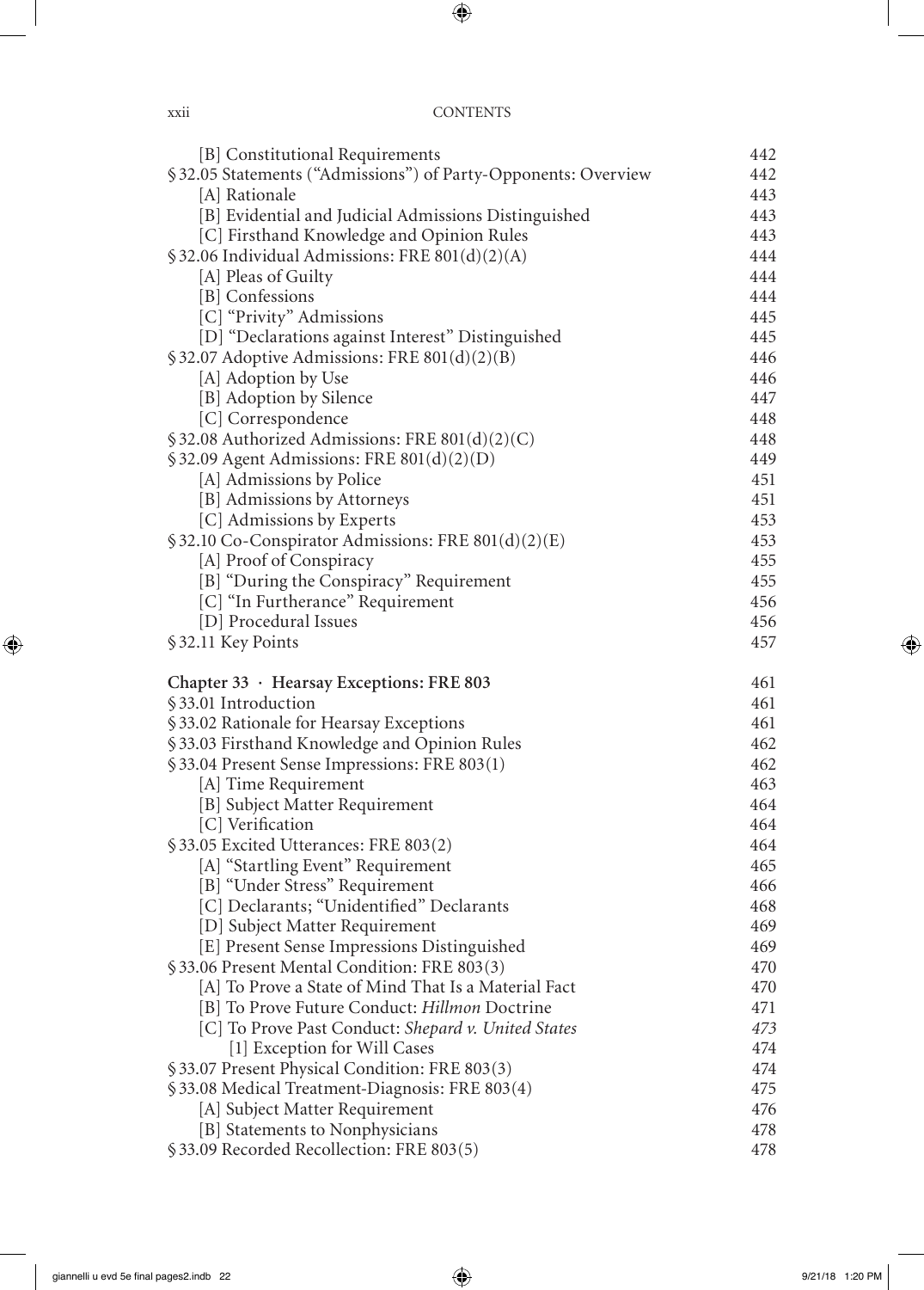| <b>CONTENTS</b> | <b>XX111</b> |
|-----------------|--------------|
|                 |              |

| [A] Time Requirement                                             | 479 |
|------------------------------------------------------------------|-----|
| [B] Preparation Requirement; Joint Records                       | 479 |
| [C] Accuracy Requirement                                         | 480 |
| [D] Memory Lapse Requirement                                     | 480 |
| [E] Trial Use                                                    | 480 |
| §33.10 Business Records: FRE 803(6)                              | 481 |
| [A] Regular Practice; "Routine" Records                          | 482 |
| [B] Acts, Events, Conditions, Opinions, and Diagnoses            | 482 |
| [C] Time Requirement                                             | 482 |
| [D] Firsthand Knowledge                                          | 483 |
| [E] Double Hearsay                                               | 483 |
| [F] Lack of Trustworthiness Clause                               | 485 |
| [G] Foundation Requirements for Business Records                 | 486 |
| §33.11 Absence Of Business Records: FRE 803(7)                   | 486 |
| §33.12 Public Records: FRE 803(8)                                | 487 |
| [A] Activities of a Public Office                                | 488 |
| [B] Matters Observed Under a Legal Duty                          | 488 |
| [1] Law Enforcement Records Exclusion                            | 489 |
| [2] Business Records                                             | 490 |
| [3] Offered by Defense                                           | 490 |
| [C] Investigative Reports                                        | 491 |
| [D] Trustworthiness Clause                                       | 492 |
| [E] Business Records Compared                                    | 492 |
| §33.13 Absence of Public Records: FRE 803(10)                    | 493 |
| §33.14 Ancient Documents: FRE 803(16)                            | 493 |
| §33.15 Market Reports; Commercial Lists: FRE 803(17)             | 494 |
| §33.16 Learned Treatises: FRE 803(18)                            | 494 |
| §33.17 Judgment of Previous Conviction: FRE 803(22)              | 495 |
| §33.18 Other Exceptions                                          | 497 |
| §33.19 Key Points                                                | 497 |
| Chapter 34 · Hearsay Exceptions — Unavailable Declarant: FRE 804 | 503 |
| §34.01 Introduction                                              | 503 |
| §34.02 Unavailability                                            | 503 |
| [A] Claim of Privilege: FRE $804(a)(1)$                          | 504 |
| [B] Refusal to Testify: FRE $804(a)(2)$                          | 504 |
| [C] Lack of Memory: FRE $804(a)(3)$                              | 504 |
| [D] Death or Illness: FRE $804(a)(4)$                            | 505 |
| [E] Unable to Procure Testimony: FRE $804(a)(5)$                 | 505 |
| [F] Procuring Unavailability                                     | 506 |
| $$34.03$ Former Testimony: FRE $804(b)(1)$                       | 507 |
| [A] Type of Proceeding                                           | 507 |
| [B] Opportunity to Examine                                       | 508 |
| [C] "Similar Motive" Requirement                                 | 508 |
| [D] "Against Whom" Requirement                                   | 510 |
| [E] "Predecessor in Interest"                                    | 511 |
| [F] Method of Proof                                              | 512 |
| §34.04 Dying Declarations: FRE 804(b)(2)                         | 512 |
| [A] "Imminent Expectation of Death" Requirement                  | 513 |
| [B] Subject Matter Requirement                                   | 514 |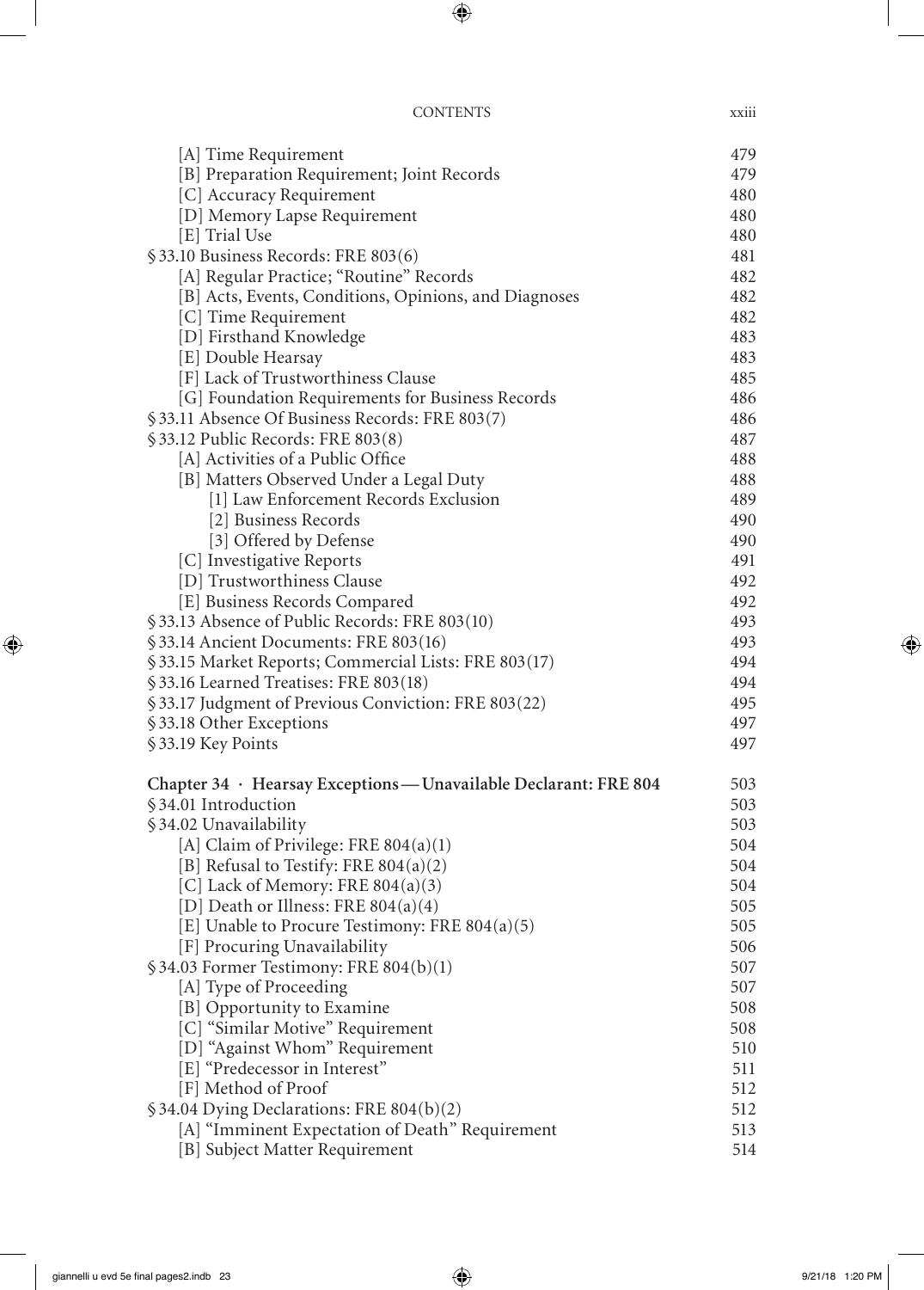| [C] Type of Case                                             | 514 |
|--------------------------------------------------------------|-----|
| §34.05 Statements Against Interest: FRE 804(b)(3)            | 514 |
| [A] "Against Interest" Requirement                           | 515 |
| [B] Types of Interests                                       | 515 |
| [C] Corroboration Requirement                                | 516 |
| [D] Collateral Statements                                    | 517 |
| [E] Right of Confrontation                                   | 519 |
| §34.06 Forfeiture by Wrongdoing: FRE 804(b)(6)               | 520 |
| §34.07 Key Points                                            | 521 |
| Chapter 35 · Residual Exception: FRE 807                     | 525 |
| §35.01 Introduction                                          | 525 |
| §35.02 Rationale                                             | 525 |
| §35.03 "Equivalent Guarantee of Trustworthiness" Requirement | 526 |
| [A] Reliability Factors                                      | 526 |
| [B] "Near Miss" Issue                                        | 528 |
| [C] Grand Jury Testimony                                     | 528 |
| § 35.04 Best Available Evidence                              | 528 |
| §35.05 Notice                                                | 529 |
| §35.06 Key Points                                            | 529 |
| Chapter $36 \cdot$ Right of Confrontation                    | 531 |
| §36.01 Introduction                                          | 531 |
| §36.02 Right to Be Present at Trial                          | 531 |
| [A] Forfeiture by Disruptive Behavior                        | 532 |
| [B] Forfeiture by Voluntary Absence                          | 532 |
| §36.03 Right to "Face-to-Face" Confrontation                 | 533 |
| §36.04 Right to Cross-Examination                            | 534 |
| [A] Supreme Court Cases                                      | 534 |
| [B] Fifth Amendment Conflicts                                | 535 |
| §36.05 Confrontation and Hearsay                             | 536 |
| [A] Ohio v. Roberts                                          | 537 |
| [B] Crawford v. Washington (2004)                            | 538 |
| [C] "Testimonial" Statements                                 | 539 |
| [1] Davis v. Washington (2006)                               | 540 |
| [2] Hammon v. Indiana $(2006)$                               | 541 |
| [3] Melendez-Diaz (2009) & Bullcoming (2011)                 | 541 |
| $[4]$ Michigan v. Bryant $(2011)$                            | 542 |
| [5] Williams v. Illinois (2012)                              | 543 |
| [6] Ohio v. Clark (2015)                                     | 545 |
| [7] Summary                                                  | 546 |
| [8] Hearsay Exceptions                                       | 547 |
| [D] Forfeiture                                               | 550 |
| [E] Nonhearsay Statements                                    | 551 |
| [F] Available Declarant: Cross-Examination at Trial          | 551 |
| [G] Nontestimonial Statements                                | 552 |
| §36.06 Key Points                                            | 552 |
| Chapter 37 · Privileges: FRE 501                             | 557 |
| §37.01 Introduction                                          | 557 |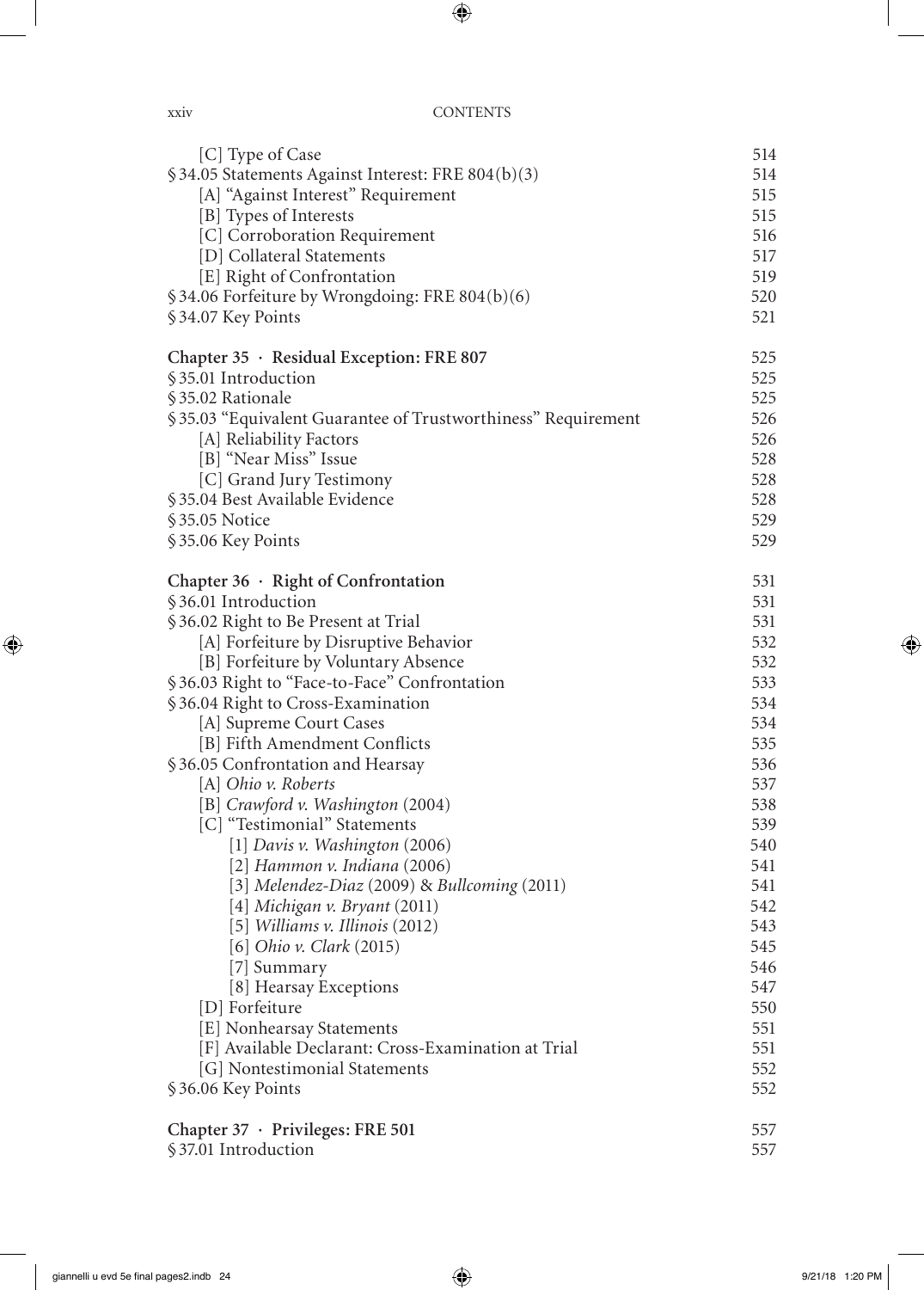| §37.02 Federal Rule 501                             | 557 |
|-----------------------------------------------------|-----|
| §37.03 Rationale for Privileges                     | 560 |
| [A] Instrumental Justification                      | 560 |
| [B] Privacy Rationale                               | 562 |
| §37.04 Source of Privileges                         | 563 |
| §37.05 Procedural Issues                            | 563 |
| [A] Standing to Assert and Waive Privileges         | 563 |
| [B] Appeals                                         | 564 |
| [C] Burden of Proof                                 | 564 |
| [D] In Camera Inspection                            | 565 |
| [E] Comment on Exercise of a Privilege              | 565 |
| §37.06 Choice of Law                                | 565 |
| §37.07 Key Points                                   | 566 |
| Chapter 38 · Attorney-Client Privilege              | 567 |
| §38.01 Introduction                                 | 567 |
| §38.02 Professional Responsibility Distinguished    | 568 |
| §38.03 Holder                                       | 569 |
| §38.04 Professional Relationship Requirement        | 569 |
| §38.05 Communications Defined                       | 571 |
| [A] Documents                                       | 571 |
| [B] Client Identity; Fee Arrangements               | 572 |
| [C] Physical Evidence                               | 573 |
| [D] Attorney's Impressions of Client                | 573 |
| §38.06 Confidentiality Requirement                  | 574 |
| [A] Presence of Third Parties                       | 574 |
| [B] Eavesdroppers                                   | 575 |
| §38.07 Attorneys and Their Agents Defined           | 575 |
| §38.08 Clients and Their Agents Defined             | 578 |
| §38.09 Joint Defense ("Common Interest") Agreements | 580 |
| §38.10 Duration of the Privilege                    | 581 |
| §38.11 Exceptions                                   | 582 |
| [A] Crime-Fraud Exception                           | 582 |
| [B] Joint Clients                                   | 584 |
| [C] Breach of Duty by Attorney or Client            | 584 |
| [D] Claimant through Same Deceased Client           | 585 |
| [E] Document Attested by Lawyer                     | 585 |
| §38.12 Waiver                                       | 585 |
| [A] Client's or Attorney's Testimony                | 585 |
| [B] Placing the Communication in Issue              | 586 |
| [C] Voluntary Disclosure                            | 586 |
| [D] Inadvertent Waiver                              | 587 |
| §38.13 Procedural Issues                            | 588 |
| §38.14 Work Product Privilege                       | 588 |
| §38.15 Key Points                                   | 589 |
| Chapter 39 · Spousal and Family Privileges          | 593 |
| §39.01 Introduction                                 | 593 |
| § 39.02 Spousal Testimonial Privilege               | 594 |
| [A] Type of Case                                    | 594 |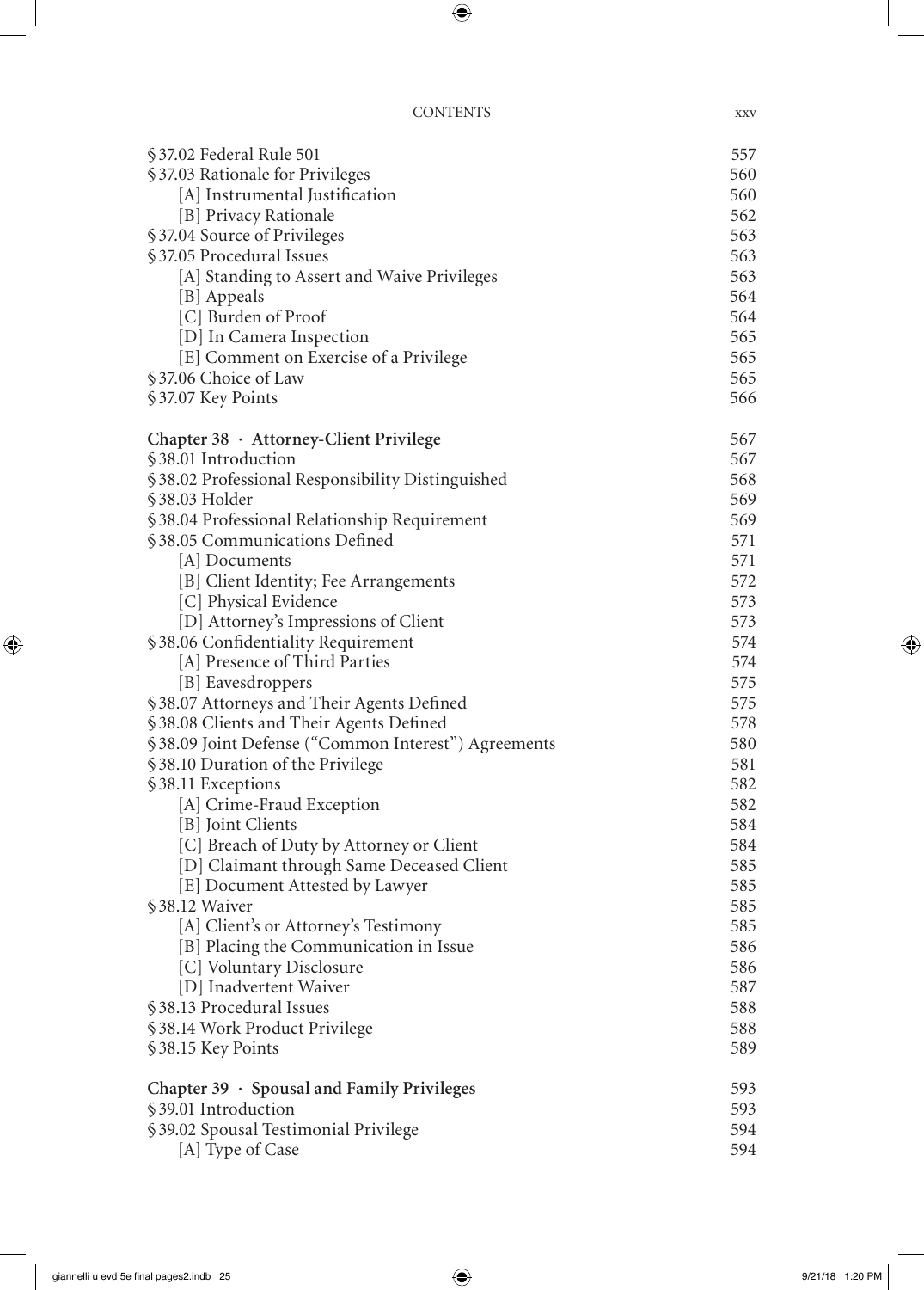| [B] Scope and Duration of Privilege                | 594        |
|----------------------------------------------------|------------|
| [C] Holder                                         | 595        |
| [D] Exceptions                                     | 596        |
| [1] Crimes against Spouse or Child                 | 596        |
| [2] Joint Participation in Crime                   | 597        |
| [E] Waiver                                         | 597        |
| [F] Procedural Issues                              | 597        |
| §39.03 Spousal Communication Privilege             | 598        |
| [A] Type of Case                                   | 598        |
| [B] Scope and Duration of Privilege                | 599        |
| [C] Holder                                         | 600        |
| [D] Communications and Acts                        | 600        |
| [E] Confidentiality                                | 600        |
| [F] Exceptions                                     | 601<br>601 |
| [1] Crimes Against Spouse or Child                 | 602        |
| [2] Joint Participation in Crime<br>[G] Waiver     | 602        |
| [H] Procedural Issues                              | 603        |
| § 39.04 Parent-Child Privilege                     | 603        |
| §39.05 Key Points                                  | 604        |
|                                                    |            |
| Chapter 40 · Doctor and Psychotherapist Privileges | 605        |
| §40.01 Introduction                                | 605        |
| §40.02 Physician-Patient Privilege                 | 605        |
| [A] Holder                                         | 607        |
| [B] Physician Defined                              | 607        |
| [C] Professional Relationship Requirement          | 607        |
| [D] Communications                                 | 608        |
| [E] Confidentiality                                | 608        |
| [F] Exceptions                                     | 608        |
| [G] Waiver                                         | 609        |
| §40.03 Psychotherapist-Patient Privilege           | 609        |
| [A] Holder                                         | 610        |
| [B] Psychotherapist Defined                        | 611        |
| [C] Professional Relationship Requirement          | 611        |
| [D] Communications                                 | 612        |
| [E] Confidentiality                                | 612        |
| [F] Exceptions                                     | 612        |
| [G] Waiver                                         | 614        |
| [H] Procedural Issues                              | 615        |
| §40.04 Key Points                                  | 615        |
| Chapter $41 \cdot$ Other Private Privileges        | 617        |
| §41.01 Introduction                                | 617        |
| §41.02 Clergy-Penitent Privilege                   | 617        |
| §41.03 Journalist's Privilege                      | 620        |
| §41.04 Miscellaneous Privileges                    | 622        |
| §41.05 Key Points                                  | 623        |
|                                                    |            |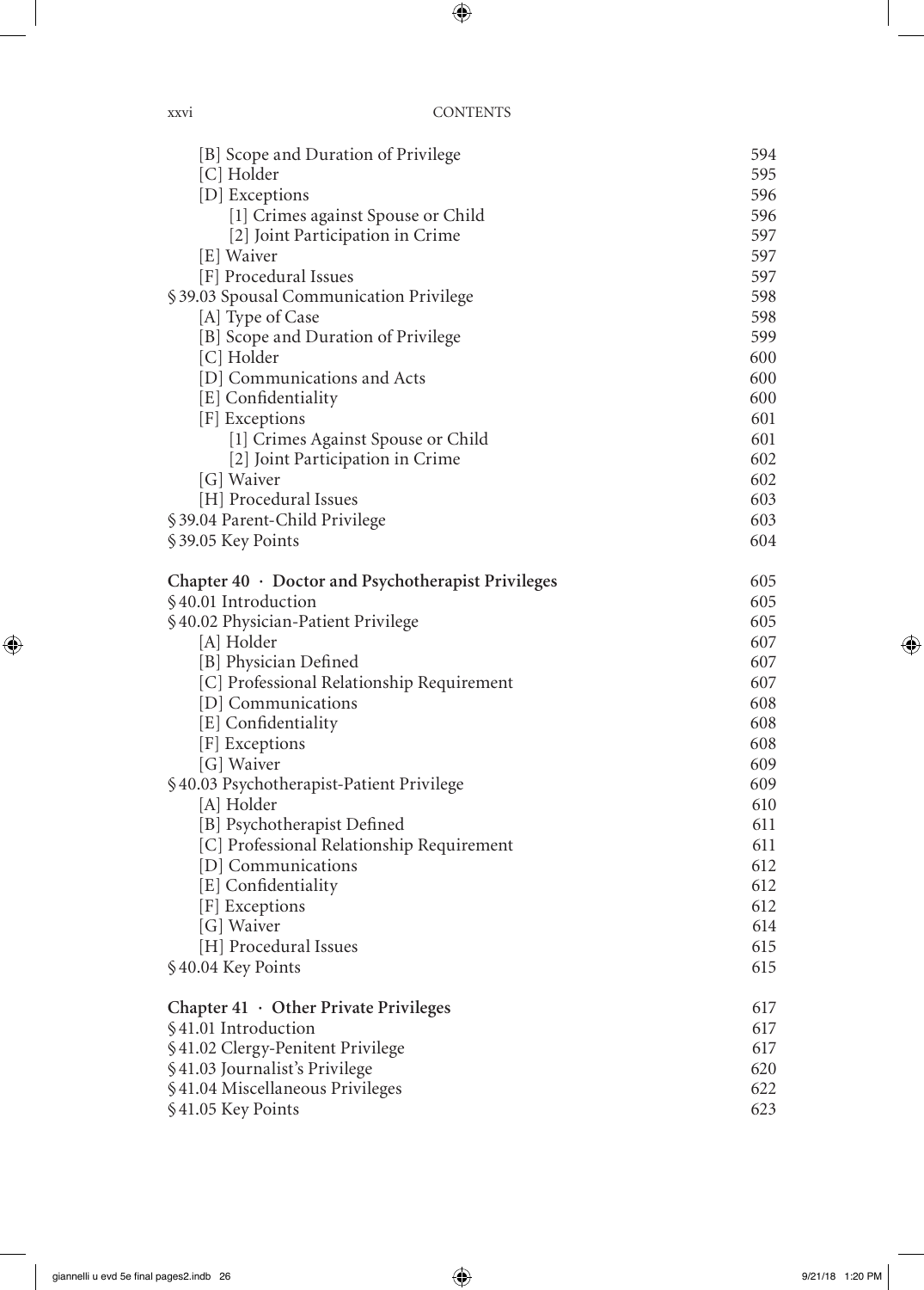| Chapter $42 \cdot$ Governmental Privileges                           | 625        |
|----------------------------------------------------------------------|------------|
| §42.01 Introduction                                                  | 625        |
| §42.02 Informant's Privilege                                         | 625        |
| [A] Holder                                                           | 626        |
| [B] Scope of Privilege                                               | 626        |
| [C] Exceptions                                                       | 626        |
| [D] In Camera Proceedings                                            | 628        |
| [E] Burden of Proof                                                  | 629        |
| [F] Suppression Hearings                                             | 629        |
| §42.03 Surveillance Location Privilege                               | 630        |
| §42.04 State Secrets                                                 | 631        |
| §42.05 Executive Privilege                                           | 632        |
| §42.06 Miscellaneous Governmental Privileges                         | 632        |
| §42.07 Key Points                                                    | 633        |
| Chapter 43 · Privilege Against Self-Incrimination                    | 635        |
| §43.01 Introduction                                                  | 635        |
| §43.02 "Compulsion" Requirement                                      | 635        |
| §43.03 "Testimonial-Real" Evidence Distinction                       | 636        |
| §43.04 "Criminal Liability" Requirement                              | 638        |
| [A] Immunity                                                         | 638        |
| [1] Scope of Immunity                                                | 639        |
| [2] Trial Use                                                        | 639        |
| [3] Defense Immunity                                                 | 639        |
| §43.05 Accused's Privilege at Trial                                  | 640        |
| [A] Scope of Waiver                                                  | 640        |
| [B] Comment upon Failure to Testify                                  | 641        |
| [C] Jury Instructions                                                | 642        |
| §43.06 Other Witnesses Privilege at Trial                            | 642        |
| [A] Invoking the Privilege                                           | 642<br>643 |
| [B] Calling a Witness Who Claims the Privilege                       |            |
| [C] Invoking the Privilege on Cross-Examination<br>§43.07 Key Points | 644<br>645 |
|                                                                      |            |
| Chapter 44 · Judicial Notice: FRE 201                                | 647        |
| §44.01 Introduction                                                  | 647        |
| §44.02 Adjudicative and Legislative Facts: FRE 201(a)                | 647        |
| §44.03 Types of Facts Subject to Notice: FRE 201(b)                  | 649        |
| [A] Indisputability Requirement                                      | 650        |
| [B] Generally Known Facts                                            | 651        |
| [C] Accurately and Readily Determinable Facts                        | 653        |
| §44.04 Procedural Issues                                             | 655        |
| [A] Discretionary and Mandatory Notice: FRE 201(c)                   | 655        |
| [B] Opportunity to be Heard: FRE 201(e)                              | 655        |
| [C] Time of Taking Judicial Notice: FRE 201(d)                       | 656        |
| [D] Jury Instructions: FRE 201(f)<br>§44.05 Criminal Cases           | 657<br>657 |
| §44.06 Judicial Notice of Law                                        | 659        |
| §44.07 Key Points                                                    | 659        |
|                                                                      |            |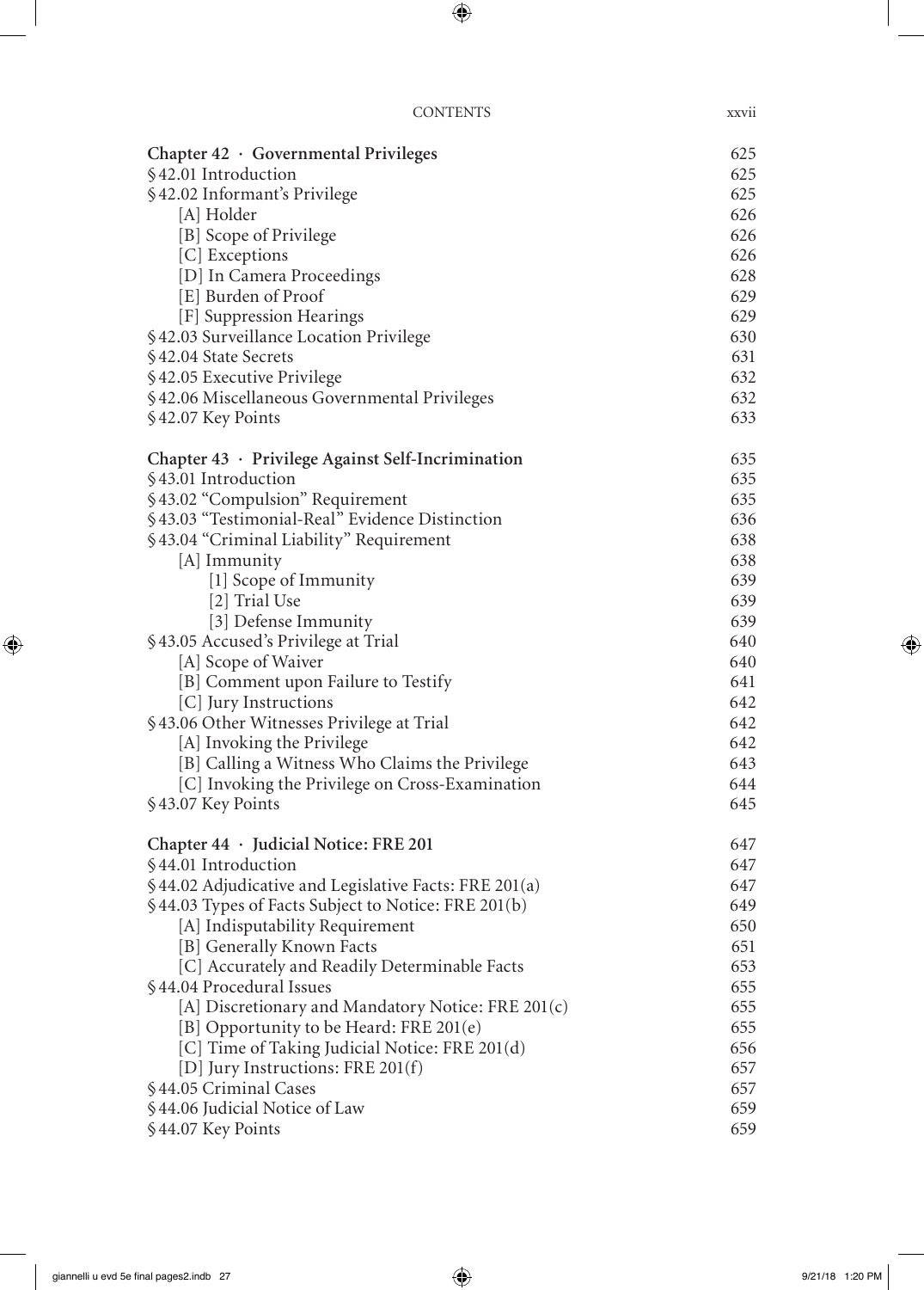xxviii CONTENTS

| Chapter $45 \cdot$ Stipulations                                 | 661 |
|-----------------------------------------------------------------|-----|
| §45.01 Introduction                                             | 661 |
| §45.02 Mandatory Stipulations                                   | 662 |
| §45.03 Stipulations of Fact                                     | 662 |
| §45.04 Stipulations of Expected Testimony                       | 663 |
| §45.05 Stipulations Concerning Procedural and Evidentiary Rules | 664 |
| §45.06 Enforceability of Stipulations                           | 666 |
| §45.07 Key Points                                               | 667 |
| Appendix A: Federal Rules of Evidence                           | 669 |
| Appendix B: Child Victims' and Child Witnesses' Rights          | 699 |
| Appendix C: Rights of Victims to Attend and Observe Trial       | 707 |
| Appendix D: Crime Victims' Rights                               | 709 |
| <b>Table of Cases</b>                                           | 713 |
| Index                                                           | 739 |
|                                                                 |     |